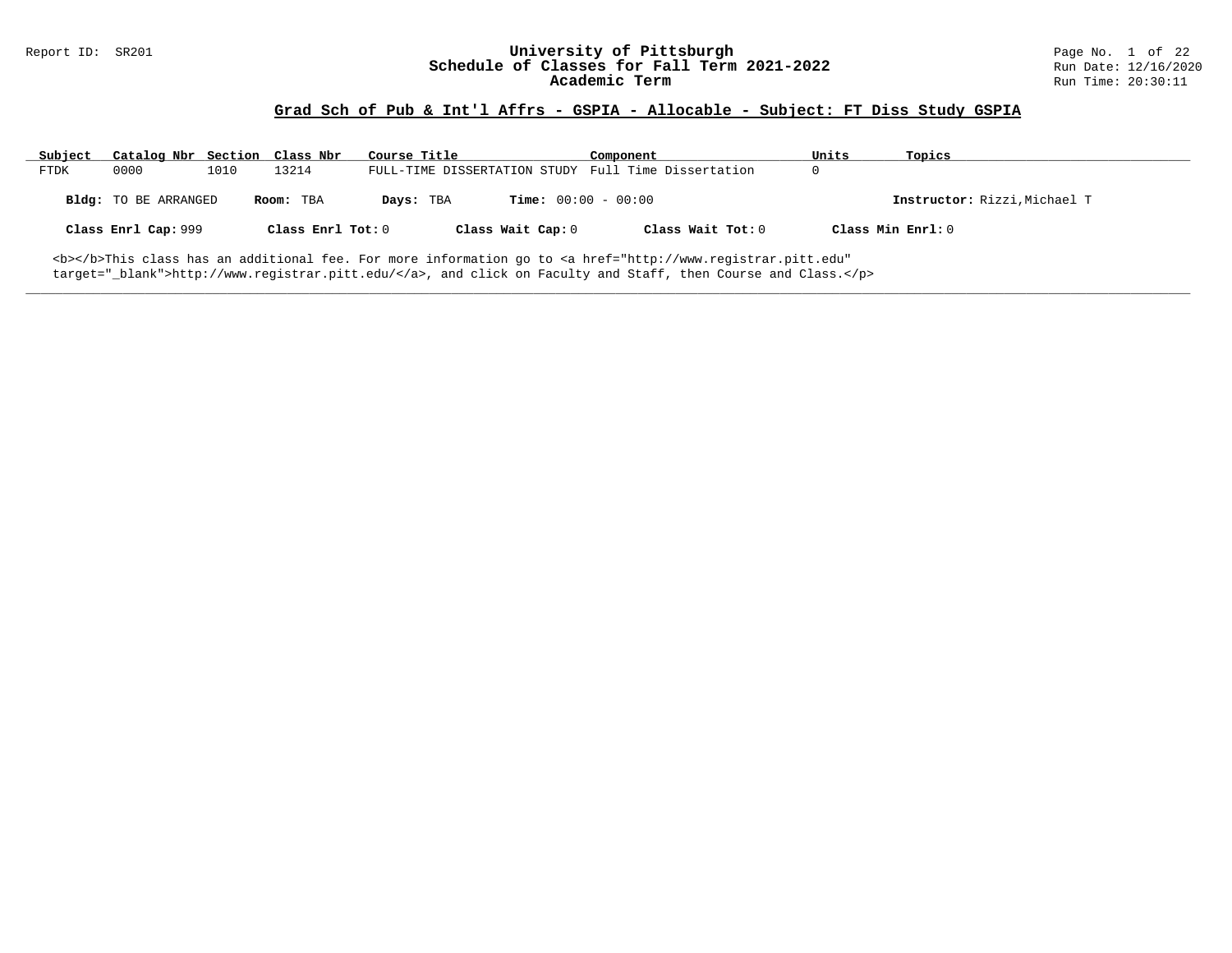### **Grad Sch of Pub & Int'l Affrs - GSPIA - Allocable - Subject: Full-Time Internship**

| Subject | Catalog Nbr Section         |      | Class Nbr         | Course Title                              | Component         | Units             | Topics                          |
|---------|-----------------------------|------|-------------------|-------------------------------------------|-------------------|-------------------|---------------------------------|
| FTIK    | 0000                        | 1010 | 16311             | FULL-TIME INTERNSHIP STUDY                | Internship        |                   |                                 |
|         | <b>Bldg:</b> TO BE ARRANGED |      | Room: TBA         | <b>Time:</b> $00:00 - 00:00$<br>Days: TBA |                   |                   | Instructor: Griffith, Emmylou D |
|         | Class Enrl Cap: 999         |      | Class Enrl Tot: 0 | Class Wait Cap: 0                         | Class Wait Tot: 0 | Class Min Enrl: 0 |                                 |
|         |                             |      |                   |                                           |                   |                   |                                 |

**\_\_\_\_\_\_\_\_\_\_\_\_\_\_\_\_\_\_\_\_\_\_\_\_\_\_\_\_\_\_\_\_\_\_\_\_\_\_\_\_\_\_\_\_\_\_\_\_\_\_\_\_\_\_\_\_\_\_\_\_\_\_\_\_\_\_\_\_\_\_\_\_\_\_\_\_\_\_\_\_\_\_\_\_\_\_\_\_\_\_\_\_\_\_\_\_\_\_\_\_\_\_\_\_\_\_\_\_\_\_\_\_\_\_\_\_\_\_\_\_\_\_\_\_\_\_\_\_\_\_\_\_\_\_\_\_\_\_\_\_\_\_\_\_\_\_\_\_\_\_\_\_\_\_\_\_**

<b></b>This class has an additional fee. For more information go to <a href="http://www.registrar.pitt.edu" target="\_blank">http://www.registrar.pitt.edu/</a>, and click on Faculty and Staff, then Course and Class.</p>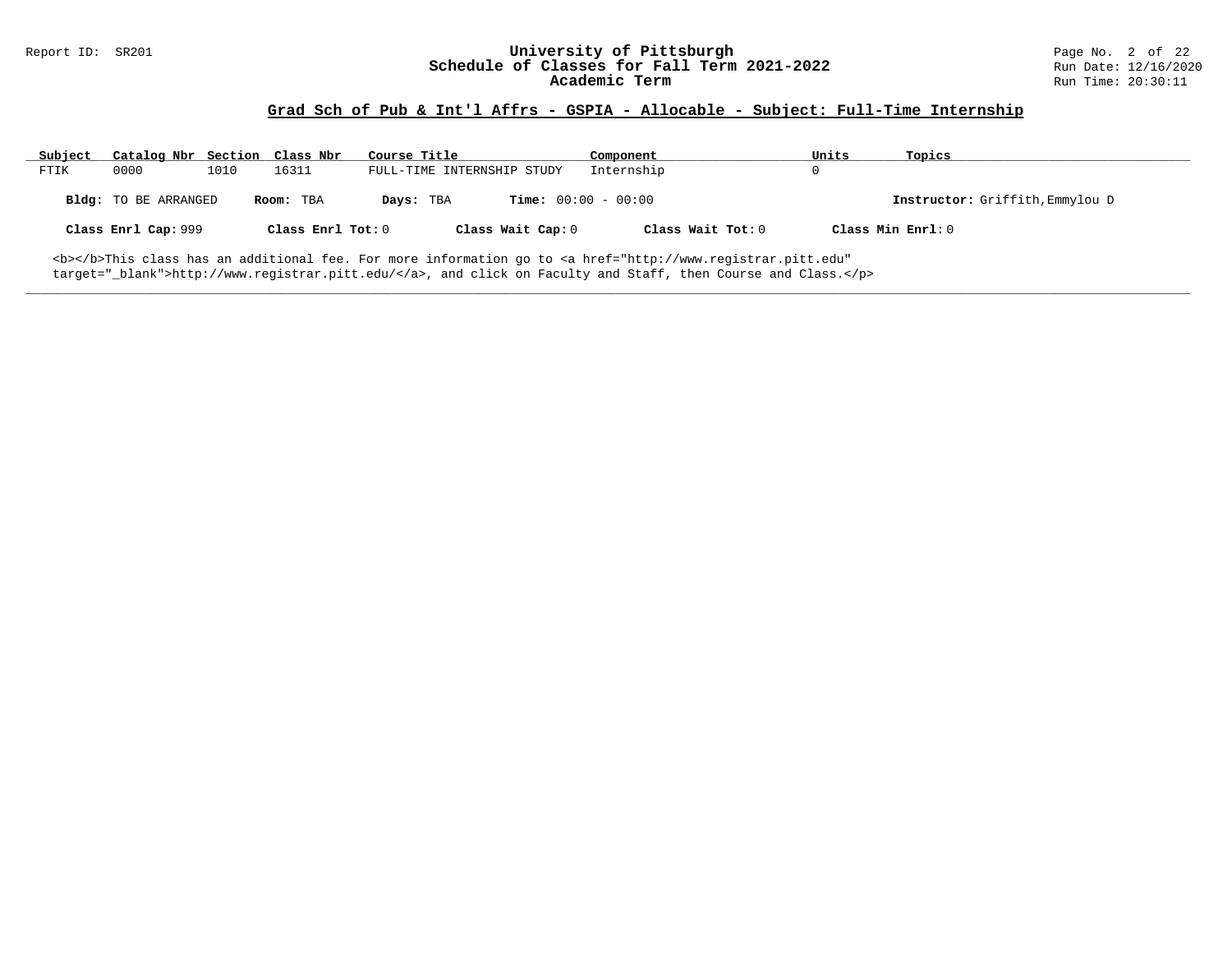| Catalog Nbr Section Class Nbr<br>Subject                                                          | Course Title<br>Component                                                                                                                   | Units<br>Topics                            |
|---------------------------------------------------------------------------------------------------|---------------------------------------------------------------------------------------------------------------------------------------------|--------------------------------------------|
| PIA<br>2020<br>1050<br>18533                                                                      | ADMINSTRTN OF PUBLIC AFFAIRS Lecture                                                                                                        | $\mathcal{L}$                              |
| Bldg: Wesley W Posvar HalRoom: 03911                                                              | Days: Th<br><b>Time:</b> $18:00 - 21:00$                                                                                                    | Instructor: Dougherty Juni, George William |
| Class Enrl Cap: 50<br>Class Enrl Tot: $0$<br>Room Characteristics: PeopleSoft - Scheduled (PS)(1) | Class Wait Cap: 0<br>Class Wait $Tot: 0$                                                                                                    | Class Min Enrl: 0                          |
| 2020<br>1250<br>23593<br>PIA                                                                      | ADMINSTRTN OF PUBLIC AFFAIRS Lecture                                                                                                        | 3                                          |
| Bldg: WEB Based Class<br>Room: TBA                                                                | Days: TBA<br><b>Time:</b> $00:00 - 00:00$                                                                                                   | Instructor: Hollibaugh, Gary E             |
| Class Enrl Cap: 30<br>Class Enrl Tot: 0<br>Attributes: Online                                     | Class Wait Cap: 0<br>Class Wait Tot: 0                                                                                                      | Class Min Enrl: 0                          |
| 2021<br>1030<br>25007<br>PIA                                                                      | INTERNATIONAL AFFAIRS<br>Lecture                                                                                                            | $\overline{3}$                             |
| Bldg: Wesley W Posvar Halkoom: 03911                                                              | Days: W<br><b>Time:</b> $09:00 - 11:50$                                                                                                     | Instructor: Condra, Luke N                 |
| Class Enrl Cap: 40<br>Class Enrl Tot: 0<br>Room Characteristics: PeopleSoft - Scheduled (PS)(1)   | Class Wait Cap: 0<br>Class Wait Tot: 0<br>Attributes: African Studies, European and Eurasian Studies, Global Studies, West European Studies | Class Min Enrl: 0                          |
| 2022<br>1020<br>PIA<br>18535                                                                      | OUANTITATIVE METHODS<br>Lecture                                                                                                             | $\mathbf{3}$                               |
| Bldg: TBA<br>Room: TBA                                                                            | Days: F<br><b>Time:</b> $09:00 - 11:55$                                                                                                     | Instructor: Owen Palmer, Erica             |
| Class Enrl Cap: 154<br>Class Enrl Tot: 0<br>Room Characteristics: PeopleSoft - Scheduled (PS)(1)  | Class Wait Cap: 0<br>Class Wait Tot: 0                                                                                                      | Class Min Enrl: 0                          |
| 2022<br>1025<br>18752<br>PIA                                                                      | Recitation<br>QUANTITATIVE METHODS                                                                                                          | $\overline{3}$                             |
| Bldg: Wesley W Posvar HalRoom: 03610                                                              | <b>Time:</b> $15:00 - 16:55$<br>Days: M                                                                                                     | Instructor: Gillespie, Lucy E              |
|                                                                                                   |                                                                                                                                             | Hanson-DeFusco, Jessica Erin               |
| Class Enrl Cap: 30<br>Class Enrl Tot: 0<br>Room Characteristics: PeopleSoft - Scheduled (PS)(1)   | Class Wait Cap: 0<br>Class Wait Tot: 0                                                                                                      | Class Min Enrl: 0                          |
| 2022<br>1030<br>18753<br>PIA                                                                      | <b>OUANTITATIVE METHODS</b><br>Recitation                                                                                                   | 3                                          |
| Bldg: Wesley W Posvar Halkoom: 03911                                                              | Days: Tu<br><b>Time:</b> $13:00 - 14:55$                                                                                                    | Instructor: Gillespie, Lucy E              |
|                                                                                                   |                                                                                                                                             | Hanson-DeFusco, Jessica Erin               |
| Class Enrl Cap: 67<br>Class Enrl Tot: 0<br>Room Characteristics: PeopleSoft - Scheduled (PS)(1)   | Class Wait Cap: 0<br>Class Wait Tot: 0                                                                                                      | Class Min Enrl: 0                          |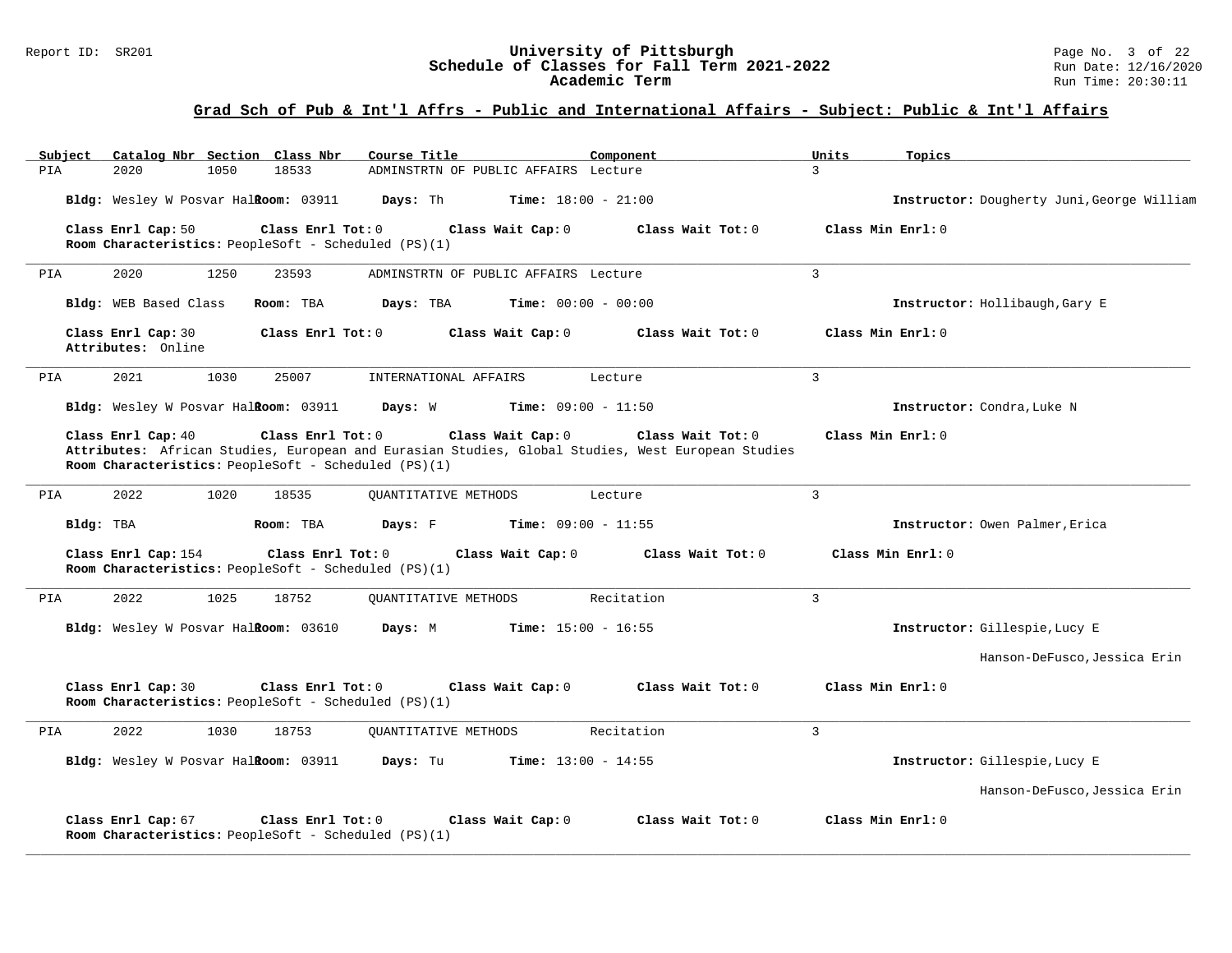#### Report ID: SR201 **University of Pittsburgh University of Pittsburgh** Page No. 4 of 22<br>**Schedule of Classes for Fall Term 2021-2022** Run Date: 12/16/2020 **Schedule of Classes for Fall Term 2021-2022** Run Date: 12/16/2020 **Academic Term** Run Time: 20:30:11

| Subject | Catalog Nbr Section Class Nbr            |      |                                                                           | Course Title                |                              | Component         | Units          | Topics                           |
|---------|------------------------------------------|------|---------------------------------------------------------------------------|-----------------------------|------------------------------|-------------------|----------------|----------------------------------|
| PIA     | 2022                                     | 1035 | 18754                                                                     | <b>OUANTITATIVE METHODS</b> |                              | Recitation        | 3              |                                  |
|         | Bldg: Wesley W Posvar HalRoom: 03800     |      |                                                                           | Days: Tu                    | <b>Time:</b> $18:00 - 20:00$ |                   |                | Instructor: Gillespie, Lucy E    |
|         |                                          |      |                                                                           |                             |                              |                   |                | Hanson-DeFusco, Jessica Erin     |
|         | Class Enrl Cap: 30                       |      | Class Enrl Tot: 0<br>Room Characteristics: PeopleSoft - Scheduled (PS)(1) |                             | Class Wait Cap: 0            | Class Wait Tot: 0 |                | Class Min Enrl: 0                |
| PIA     | 2022                                     | 1040 | 18755                                                                     | <b>OUANTITATIVE METHODS</b> |                              | Recitation        | $\overline{3}$ |                                  |
|         | Bldg: Wesley W Posvar Halkoom: 03800     |      |                                                                           | Days: M                     | <b>Time:</b> $12:00 - 14:00$ |                   |                | Instructor: Gillespie, Lucy E    |
|         |                                          |      |                                                                           |                             |                              |                   |                | Hanson-DeFusco, Jessica Erin     |
|         | Class Enrl Cap: 30                       |      | Class Enrl Tot: 0<br>Room Characteristics: PeopleSoft - Scheduled (PS)(1) |                             | Class Wait Cap: 0            | Class Wait Tot: 0 |                | Class Min Enrl: 0                |
| PIA     | 2022                                     | 1250 | 24204                                                                     | QUANTITATIVE METHODS        |                              | Lecture           | $\overline{3}$ |                                  |
|         | Bldg: WEB Based Class                    |      | Room: TBA                                                                 | Days: TBA                   | <b>Time:</b> $00:00 - 00:00$ |                   |                | Instructor: Travis, Rachel E     |
|         | Class Enrl Cap: 35<br>Attributes: Online |      | Class Enrl Tot: 0                                                         |                             | Class Wait Cap: 0            | Class Wait Tot: 0 |                | Class Min Enrl: 0                |
| PIA     | 2025                                     | 1090 | 18678                                                                     | MICROECONOMICS              |                              | Lecture           | $\overline{3}$ |                                  |
|         | Bldg: Wesley W Posvar Halkoom: 03610     |      |                                                                           | Days: W                     | <b>Time:</b> $09:00 - 11:55$ |                   |                | Instructor: Lewin, Michael       |
|         | Class Enrl Cap: 30                       |      | Class Enrl Tot: 0<br>Room Characteristics: PeopleSoft - Scheduled (PS)(1) |                             | Class Wait Cap: 0            | Class Wait Tot: 0 |                | Class Min Enrl: 0                |
| PIA     | 2025                                     | 1100 | 26689                                                                     | MICROECONOMICS              |                              | Lecture           | $\overline{3}$ |                                  |
|         | Bldg: Wesley W Posvar Halkoom: 03911     |      |                                                                           | Days: Th                    | <b>Time:</b> $09:00 - 11:55$ |                   |                | Instructor: Lewin, Michael       |
|         | Class Enrl Cap: 70                       |      | Class Enrl Tot: 0<br>Room Characteristics: PeopleSoft - Scheduled (PS)(1) |                             | Class Wait Cap: 0            | Class Wait Tot: 0 |                | Class Min Enrl: 0                |
| PIA     | 2025                                     | 1200 | 26690                                                                     | MICROECONOMICS              |                              | Lecture           | 3              |                                  |
|         | Bldg: Wesley W Posvar HalRoom: 03911     |      |                                                                           | Days: Tu                    | <b>Time:</b> $18:00 - 21:00$ |                   |                | Instructor: Maksymenko, Svitlana |
|         | Class Enrl Cap: 70                       |      | Class Enrl Tot: 0<br>Room Characteristics: PeopleSoft - Scheduled (PS)(1) |                             | Class Wait Cap: 0            | Class Wait Tot: 0 |                | Class Min Enrl: 0                |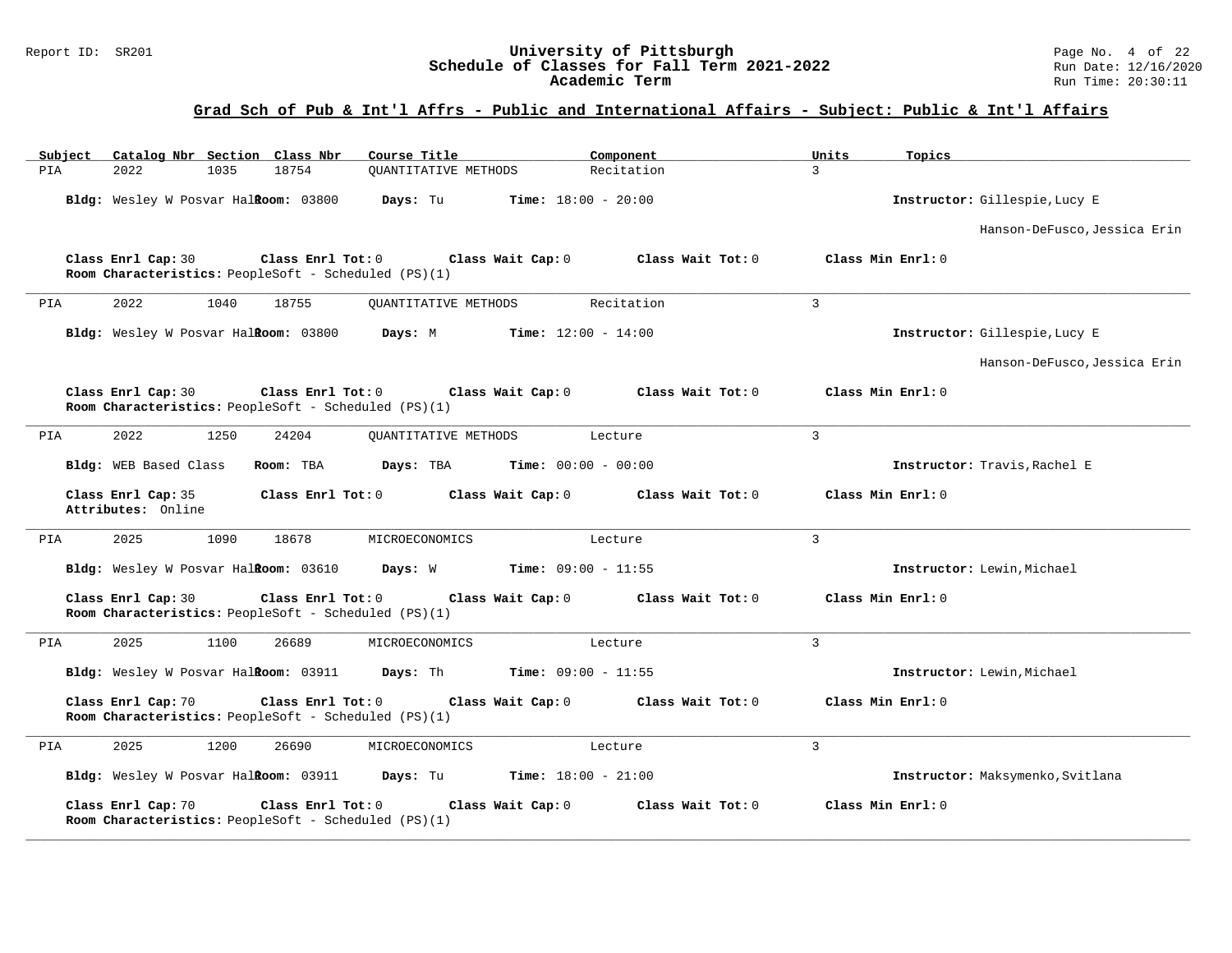#### Report ID: SR201 **University of Pittsburgh University of Pittsburgh** Page No. 5 of 22<br>**Schedule of Classes for Fall Term 2021-2022** Run Date: 12/16/2020 **Schedule of Classes for Fall Term 2021-2022** Run Date: 12/16/2020 **Academic Term** Run Time: 20:30:11

| Subject<br>Catalog Nbr Section Class Nbr | Course Title                                                                | Component                                                                                                                                                                                                                          | Units<br>Topics                                              |
|------------------------------------------|-----------------------------------------------------------------------------|------------------------------------------------------------------------------------------------------------------------------------------------------------------------------------------------------------------------------------|--------------------------------------------------------------|
| PIA<br>2028<br>1100                      | 18742<br>PUBLIC POLICY ANALYSIS                                             | Lecture                                                                                                                                                                                                                            | 3                                                            |
| Bldg: Wesley W Posvar HalRoom: 03800     | Days: Tu                                                                    | <b>Time:</b> $15:00 - 17:55$                                                                                                                                                                                                       | Instructor: Mendeloff, John                                  |
| Class Enrl Cap: 30                       | Class Enrl Tot: 0<br>Room Characteristics: PeopleSoft - Scheduled (PS)(1)   | Class Wait Cap: 0<br>Class Wait Tot: 0                                                                                                                                                                                             | Class Min Enrl: 0                                            |
| 2028<br>1105<br>PIA                      | 29065<br>PUBLIC POLICY ANALYSIS                                             | Lecture                                                                                                                                                                                                                            | $\overline{3}$                                               |
| Bldg: Wesley W Posvar HalRoom: 03431     | Days: Tu                                                                    | <b>Time:</b> $18:00 - 21:00$                                                                                                                                                                                                       | Instructor: Murtazashvili, Ilia                              |
| Class Enrl Cap: 35                       | Class Enrl Tot: 0<br>Room Characteristics: PeopleSoft - Scheduled (PS)(1)   | Class Wait Cap: 0<br>Class Wait Tot: 0                                                                                                                                                                                             | Class Min Enrl: 0                                            |
| 2028<br>1250<br>PIA                      | 23592<br>PUBLIC POLICY ANALYSIS                                             | Lecture                                                                                                                                                                                                                            | $\overline{3}$                                               |
| Bldg: WEB Based Class                    | Room: TBA<br>Days: TBA                                                      | <b>Time:</b> $00:00 - 00:00$                                                                                                                                                                                                       | Instructor: Dougherty Juni, George William                   |
| Class Enrl Cap: 30<br>Attributes: Online | Class Enrl Tot: 0                                                           | Class Wait Cap: 0<br>Class Wait Tot: 0                                                                                                                                                                                             | Class Min Enrl: 0                                            |
| 1010<br>2032<br>PIA                      | 26691                                                                       | ADVANCED QUANTITATIVE METHODS Lecture                                                                                                                                                                                              | 3                                                            |
| Bldg: Wesley W Posvar HalRoom: 03600     | Days: W                                                                     | $Time: 09:00 - 12:00$                                                                                                                                                                                                              | CAUSAL INFERENCE FOR POLICY AMnstructor: Jones, Daniel Brady |
| Class Enrl Cap: 15                       | Class Enrl Tot: 0<br>Room Characteristics: PeopleSoft - Scheduled $(PS)(1)$ | Class Wait Cap: 0<br>Class Wait Tot: 0                                                                                                                                                                                             | Class Min Enrl: 0                                            |
| 2090<br>1010<br>PIA                      | 13213<br>FOREIGN STUDY                                                      | Directed Studies                                                                                                                                                                                                                   | $3 - 12$                                                     |
| Bldg: TO BE ARRANGED                     | Room: TBA<br>Days: TBA                                                      | <b>Time:</b> $00:00 - 00:00$                                                                                                                                                                                                       | Instructor: Rizzi, Michael T                                 |
| Class Enrl Cap: 50                       | Class Enrl Tot: 0                                                           | Class Wait Cap: 0<br>Class Wait Tot: 0                                                                                                                                                                                             | Class Min Enrl: 0                                            |
|                                          |                                                                             | <b></b> This class has an additional fee. For more information go to <a <br="" href="http://www.registrar.pitt.edu">target="_blank"&gt;http://www.registrar.pitt.edu/</a> , and click on Faculty and Staff, then Course and Class. |                                                              |
| 2091<br>1010<br>PIA                      | 21605<br>FOREIGN EXCHANGE STUDY                                             | Directed Studies                                                                                                                                                                                                                   | $1 - 12$                                                     |
| Bldg: TO BE ARRANGED                     | Room: TBA<br>Days: TBA                                                      | <b>Time:</b> $00:00 - 00:00$                                                                                                                                                                                                       | Instructor: Rizzi, Michael T                                 |
| Class Enrl Cap: 35                       | Class Enrl Tot: 0                                                           | Class Wait Tot: 0<br>Class Wait Cap: 0                                                                                                                                                                                             | Class Min Enrl: 0                                            |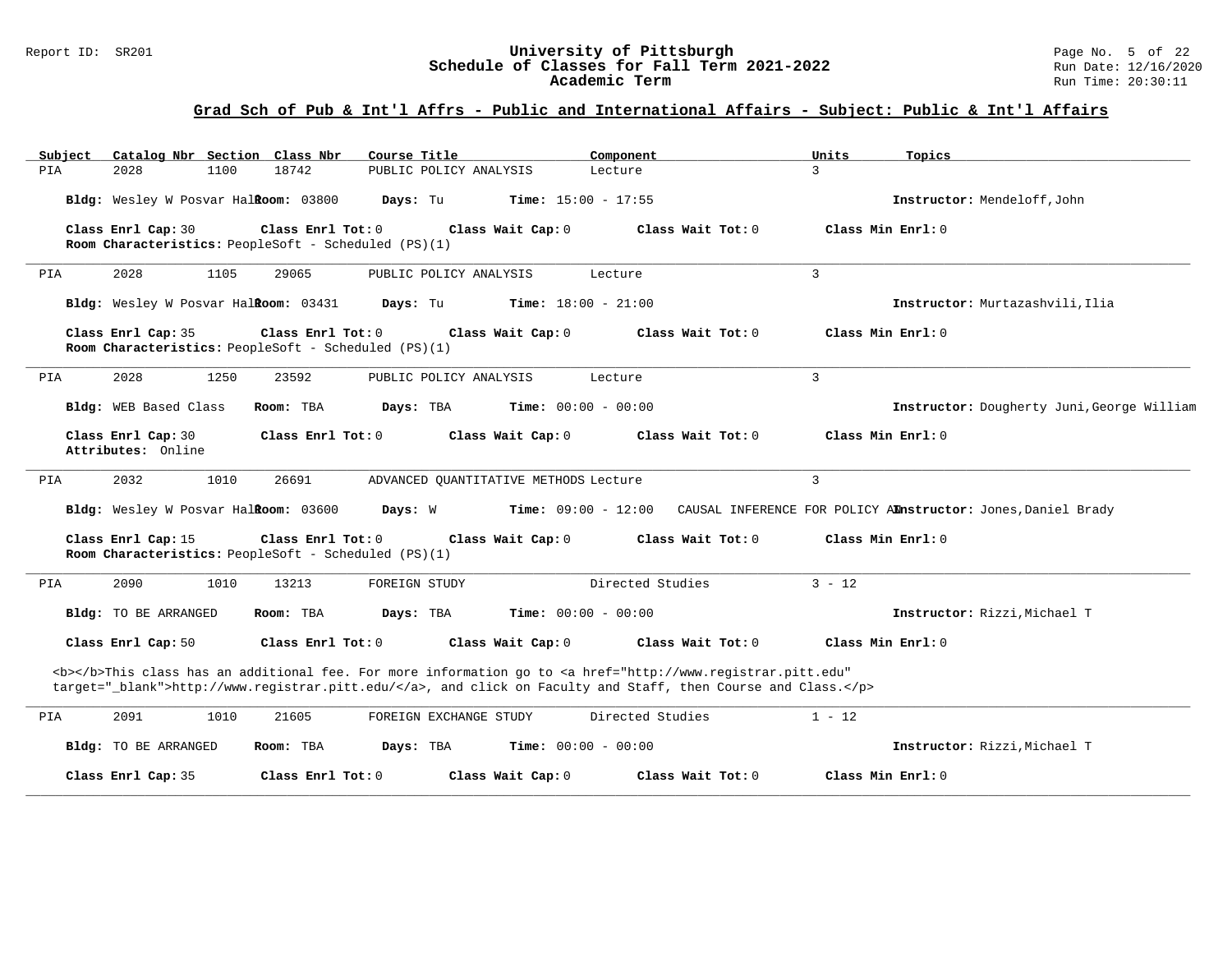#### Report ID: SR201 **1988 Construment Superversity of Pittsburgh** Page No. 6 of 22 **Chedule of Classes for Fall Term 2021-2022** Run Date: 12/16/2020 **Schedule of Classes for Fall Term 2021-2022** Run Date: 12/16/2020 **Academic Term** Run Time: 20:30:11

| Subject |                                                                                                                                                |      | Catalog Nbr Section Class Nbr | Course Title |                   |                   |                              | Component                    |                                                                                                                      | Units          | Topics                                                                        |
|---------|------------------------------------------------------------------------------------------------------------------------------------------------|------|-------------------------------|--------------|-------------------|-------------------|------------------------------|------------------------------|----------------------------------------------------------------------------------------------------------------------|----------------|-------------------------------------------------------------------------------|
| PIA     | 2096                                                                                                                                           | 1500 | 25495                         |              | CAPSTONE SEMINAR: |                   |                              | Seminar                      |                                                                                                                      | $\overline{3}$ |                                                                               |
|         | Bldg: Wesley W Posvar Halkoom: 03430                                                                                                           |      |                               | Days: W      |                   |                   |                              |                              |                                                                                                                      |                | Time: 18:00 - 21:00 FRGN POLC FIASCOS & TECH DISTEnstructor: Williams, Philip |
|         | Class Enrl Cap: 15<br>Room Characteristics: PeopleSoft - Scheduled (PS)(1)                                                                     |      | Class Enrl Tot: 0             |              |                   | Class Wait Cap: 0 |                              |                              | Class Wait Tot: 0<br>Attributes: Asian Studies, European and Eurasian Studies, Global Studies, West European Studies |                | Class Min Enrl: 0                                                             |
| PIA     | 2096                                                                                                                                           | 1550 | 26692                         |              | CAPSTONE SEMINAR: |                   |                              | Seminar                      |                                                                                                                      | $\mathbf{3}$   |                                                                               |
|         | Bldg: Wesley W Posvar HalRoom: 03800                                                                                                           |      |                               | Days: M      |                   |                   |                              | <b>Time:</b> $09:00 - 11:55$ |                                                                                                                      |                | PRACTICUM IN PUBLIC MANAGEMENInstructor: Miller, David Young                  |
|         | Class Enrl Cap: 15<br>Attributes: Asian Studies, Global Studies, West European Studies<br>Room Characteristics: PeopleSoft - Scheduled (PS)(1) |      | Class Enrl Tot: 0             |              |                   | Class Wait Cap: 0 |                              |                              | Class Wait Tot: 0                                                                                                    |                | Class Min Enrl: 0                                                             |
| PIA     | 2097                                                                                                                                           | 1035 | 15239                         |              | INDEPENDENT STUDY |                   |                              | Independent Study            |                                                                                                                      | $1 - 6$        |                                                                               |
|         | Bldg: TO BE ARRANGED                                                                                                                           |      | Room: TBA                     | Days: TBA    |                   |                   | <b>Time:</b> $00:00 - 00:00$ |                              |                                                                                                                      |                | Instructor: Finkel, Mihriban Muge                                             |
|         | Class Enrl Cap: 85                                                                                                                             |      | Class Enrl Tot: 0             |              |                   | Class Wait Cap: 0 |                              |                              | Class Wait Tot: 0                                                                                                    |                | Class Min Enrl: 0                                                             |
| PIA     | 2097                                                                                                                                           | 1060 | 15240                         |              | INDEPENDENT STUDY |                   |                              | Independent Study            |                                                                                                                      | $1 - 6$        |                                                                               |
|         | Bldg: TO BE ARRANGED                                                                                                                           |      | Room: TBA                     | Days: TBA    |                   |                   | <b>Time:</b> $00:00 - 00:00$ |                              |                                                                                                                      |                | Instructor: Deitrick, Sabina E                                                |
|         | Class Enrl Cap: 85                                                                                                                             |      | Class Enrl Tot: 0             |              |                   | Class Wait Cap: 0 |                              |                              | Class Wait Tot: 0                                                                                                    |                | Class Min Enrl: 0                                                             |
| PIA     | 2097                                                                                                                                           | 1065 | 15241                         |              | INDEPENDENT STUDY |                   |                              | Independent Study            |                                                                                                                      | $1 - 6$        |                                                                               |
|         | Bldg: TO BE ARRANGED                                                                                                                           |      | Room: TBA                     | Days: TBA    |                   |                   | <b>Time:</b> $00:00 - 00:00$ |                              |                                                                                                                      |                | Instructor: Dougherty Juni, George William                                    |
|         | Class Enrl Cap: 85                                                                                                                             |      | Class Enrl Tot: 0             |              |                   | Class Wait Cap: 0 |                              |                              | Class Wait Tot: 0                                                                                                    |                | Class Min Enrl: 0                                                             |
| PIA     | 2097                                                                                                                                           | 1070 | 15242                         |              | INDEPENDENT STUDY |                   |                              | Independent Study            |                                                                                                                      | $1 - 6$        |                                                                               |
|         | Bldg: TO BE ARRANGED                                                                                                                           |      | Room: TBA                     | Days: TBA    |                   |                   | <b>Time:</b> $00:00 - 00:00$ |                              |                                                                                                                      |                | Instructor: Dunn, William N                                                   |
|         | Class Enrl Cap: 85                                                                                                                             |      | Class Enrl Tot: 0             |              |                   | Class Wait Cap: 0 |                              |                              | Class Wait Tot: 0                                                                                                    |                | Class Min Enrl: 0                                                             |
| PIA     | 2097                                                                                                                                           | 1075 | 15243                         |              | INDEPENDENT STUDY |                   |                              | Independent Study            |                                                                                                                      | $1 - 6$        |                                                                               |
|         | Bldg: TO BE ARRANGED                                                                                                                           |      | Room: TBA                     | Days: TBA    |                   |                   | <b>Time:</b> $00:00 - 00:00$ |                              |                                                                                                                      |                | Instructor: Rabindran, Shanti                                                 |
|         | Class Enrl Cap: 85                                                                                                                             |      | Class Enrl Tot: 0             |              |                   | Class Wait Cap: 0 |                              |                              | Class Wait Tot: 0                                                                                                    |                | Class Min Enrl: 0                                                             |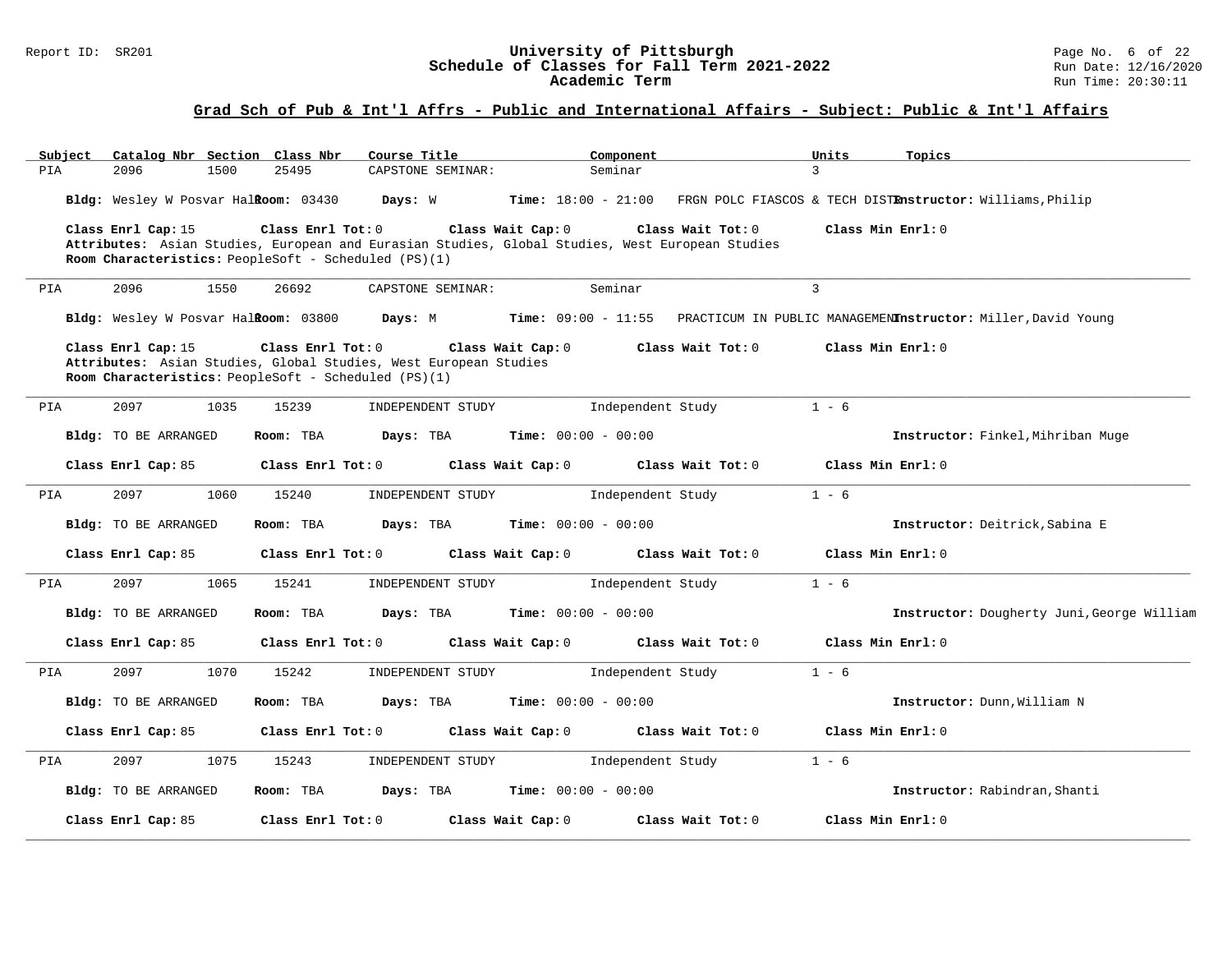#### Report ID: SR201 **University of Pittsburgh University of Pittsburgh** Page No. 7 of 22<br>**Schedule of Classes for Fall Term 2021-2022** Run Date: 12/16/2020 **Schedule of Classes for Fall Term 2021-2022** Run Date: 12/16/2020 **Academic Term** Run Time: 20:30:11

| Catalog Nbr Section Class Nbr<br>Subject | Course Title                                                                               | Component                           | Units<br>Topics                       |
|------------------------------------------|--------------------------------------------------------------------------------------------|-------------------------------------|---------------------------------------|
| 2097<br>1100<br>PIA                      | 15245<br>INDEPENDENT STUDY                                                                 | Independent Study                   | $1 - 6$                               |
| Bldg: TO BE ARRANGED                     | Room: TBA Days: TBA                                                                        | <b>Time:</b> $00:00 - 00:00$        | Instructor: Kearns, Kevin P           |
|                                          | Class Enrl Cap: 85 Class Enrl Tot: 0 Class Wait Cap: 0 Class Wait Tot: 0 Class Min Enrl: 0 |                                     |                                       |
| 2097<br><b>PIA</b>                       | 1110 15247<br>INDEPENDENT STUDY                                                            | Independent Study                   | $1 - 6$                               |
| Bldg: TO BE ARRANGED                     | Room: TBA $Days:$ TBA $Time: 00:00 - 00:00$                                                |                                     | Instructor: McCreery, John Andrew     |
|                                          | Class Enrl Cap: 85 Class Enrl Tot: 0 Class Wait Cap: 0 Class Wait Tot: 0 Class Min Enrl: 0 |                                     |                                       |
| PIA 2097                                 | 1115 15248                                                                                 | INDEPENDENT STUDY 1ndependent Study | $1 - 6$                               |
| Bldg: TO BE ARRANGED                     | Room: TBA $Days:$ TBA $Time: 00:00 - 00:00$                                                |                                     | Instructor: Mendeloff, John           |
|                                          | Class Enrl Cap: 85 Class Enrl Tot: 0 Class Wait Cap: 0 Class Wait Tot: 0 Class Min Enrl: 0 |                                     |                                       |
| PIA 2097                                 | 1120 15249 INDEPENDENT STUDY Independent Study                                             |                                     | $1 - 6$                               |
| Bldg: TO BE ARRANGED                     | Room: TBA $Days:$ TBA $Time: 00:00 - 00:00$                                                |                                     | Instructor: Alfredson, Lisa Stephanie |
|                                          | Class Enrl Cap: 85 Class Enrl Tot: 0 Class Wait Cap: 0 Class Wait Tot: 0 Class Min Enrl: 0 |                                     |                                       |
| PIA 2097                                 | 1125 15250                                                                                 | INDEPENDENT STUDY 1ndependent Study | $1 - 6$                               |
| Bldg: TO BE ARRANGED                     | Room: TBA $Days:$ TBA $Time: 00:00 - 00:00$                                                |                                     | Instructor: Nelson, Lisa S            |
|                                          | Class Enrl Cap: 85 Class Enrl Tot: 0 Class Wait Cap: 0 Class Wait Tot: 0 Class Min Enrl: 0 |                                     |                                       |
| 2097<br>PIA<br>1130                      | 15251                                                                                      | INDEPENDENT STUDY 1ndependent Study | $1 - 6$                               |
| Bldg: TO BE ARRANGED                     | Room: TBA $Days:$ TBA $Time: 00:00 - 00:00$                                                |                                     | Instructor: Nelson, Paul Jeffrey      |
|                                          | Class Enrl Cap: 85 Class Enrl Tot: 0 Class Wait Cap: 0 Class Wait Tot: 0 Class Min Enrl: 0 |                                     |                                       |
| 2097<br>PIA                              | 1135 15252 INDEPENDENT STUDY Independent Study 1 - 6                                       |                                     |                                       |
| Bldg: TO BE ARRANGED                     | Room: TBA $Days:$ TBA $Time: 00:00 - 00:00$                                                |                                     | Instructor: Buechel, Kathleen         |
|                                          | Class Enrl Cap: 85 Class Enrl Tot: 0 Class Wait Cap: 0 Class Wait Tot: 0 Class Min Enrl: 0 |                                     |                                       |
| 2097<br>1140<br>PIA                      | 15253                                                                                      | INDEPENDENT STUDY 1ndependent Study | $1 - 6$                               |
| Bldg: TO BE ARRANGED                     | Room: TBA $Days:$ TBA $Time: 00:00 - 00:00$                                                |                                     | Instructor: Picard, Louis A           |
| Class Enrl Cap: 85                       | Class Enrl Tot: 0 $\qquad$ Class Wait Cap: 0 $\qquad$ Class Wait Tot: 0                    |                                     | Class Min Enrl: 0                     |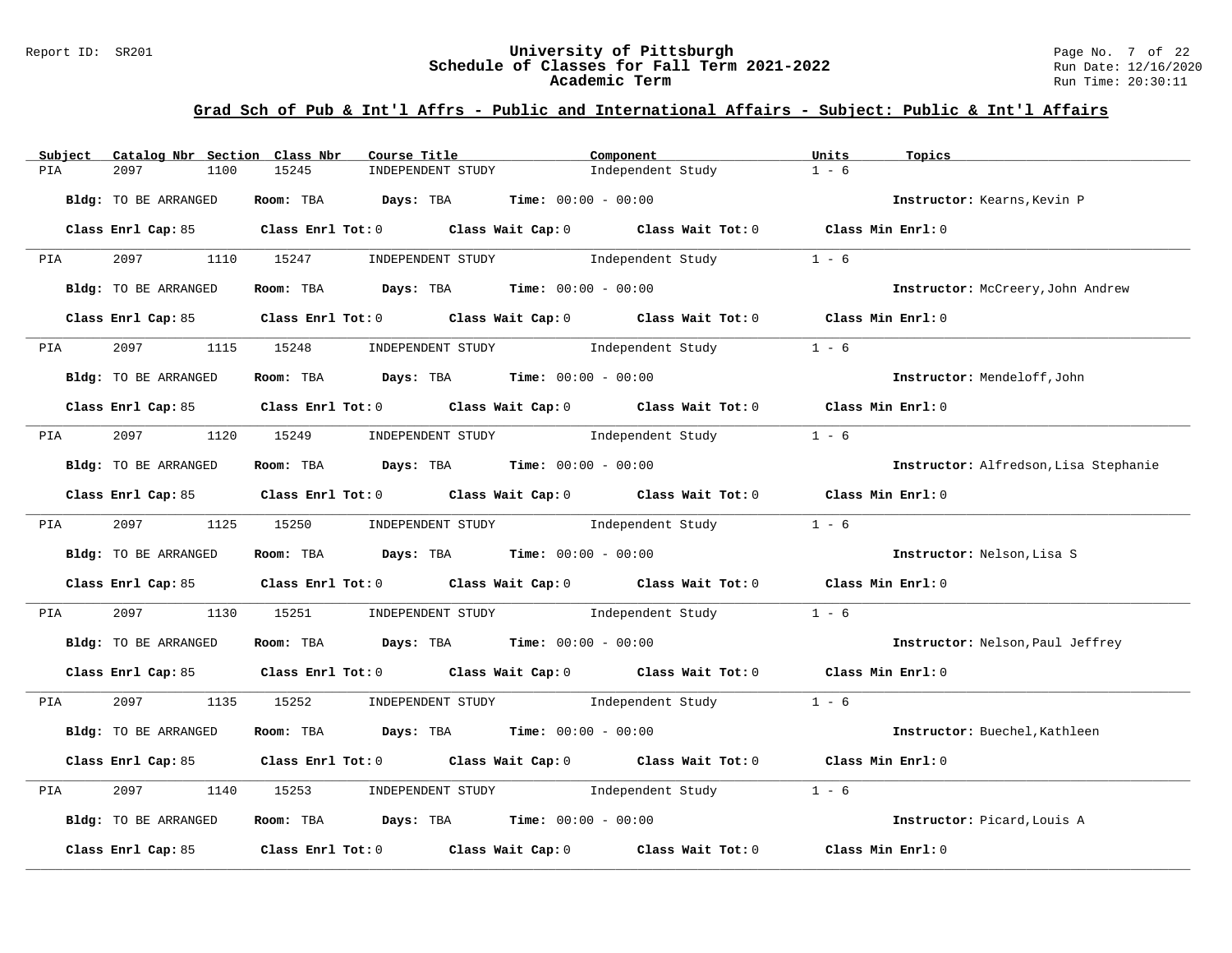| PIA | 2097<br>1160         | 15254<br>INDEPENDENT STUDY Independent Study                                               | $1 - 6$                             |
|-----|----------------------|--------------------------------------------------------------------------------------------|-------------------------------------|
|     | Bldg: TO BE ARRANGED | Room: TBA $Days:$ TBA $Time: 00:00 - 00:00$                                                | Instructor: Santucci, Julia M       |
|     |                      | Class Enrl Cap: 85 Class Enrl Tot: 0 Class Wait Cap: 0 Class Wait Tot: 0 Class Min Enrl: 0 |                                     |
|     |                      | PIA 2097 1175 15255 INDEPENDENT STUDY Independent Study 1 - 6                              |                                     |
|     | Bldg: TO BE ARRANGED | Room: TBA $\rule{1em}{0.15mm}$ Days: TBA Time: $00:00 - 00:00$                             | Instructor: Themudo, Nuno Da Silva  |
|     |                      | Class Enrl Cap: 85 Class Enrl Tot: 0 Class Wait Cap: 0 Class Wait Tot: 0 Class Min Enrl: 0 |                                     |
|     |                      | PIA 2097 1190 15256 INDEPENDENT STUDY Independent Study 1 - 6                              |                                     |
|     |                      | <b>Bldg:</b> TO BE ARRANGED <b>Room:</b> TBA <b>Days:</b> TBA <b>Time:</b> $00:00 - 00:00$ | Instructor: Kenney, Michael C       |
|     |                      | Class Enrl Cap: 85 Class Enrl Tot: 0 Class Wait Cap: 0 Class Wait Tot: 0 Class Min Enrl: 0 |                                     |
|     |                      | PIA 2097 1195 16876 INDEPENDENT STUDY Independent Study 1 - 6                              |                                     |
|     | Bldg: TO BE ARRANGED | Room: TBA $Days:$ TBA Time: $00:00 - 00:00$                                                | Instructor: Miller, David Young     |
|     |                      | Class Enrl Cap: 35 Class Enrl Tot: 0 Class Wait Cap: 0 Class Wait Tot: 0 Class Min Enrl: 0 |                                     |
|     |                      | PIA 2097 1210 17943 INDEPENDENT STUDY Independent Study 1 - 6                              |                                     |
|     | Bldg: TO BE ARRANGED | Room: TBA $\rule{1em}{0.15mm}$ Days: TBA $\rule{1.5mm}{0.15mm}$ Time: $00:00 - 00:00$      | Instructor: Seybolt, Taylor B       |
|     |                      | Class Enrl Cap: 85 Class Enrl Tot: 0 Class Wait Cap: 0 Class Wait Tot: 0 Class Min Enrl: 0 |                                     |
|     |                      | PIA 2097 1220 17944 INDEPENDENT STUDY Independent Study 1 - 6                              |                                     |
|     | Bldg: TO BE ARRANGED | Room: TBA $\rule{1em}{0.15mm}$ Days: TBA $\rule{1.5mm}{0.15mm}$ Time: $00:00 - 00:00$      | Instructor: Lewin, Michael          |
|     |                      | Class Enrl Cap: 85 Class Enrl Tot: 0 Class Wait Cap: 0 Class Wait Tot: 0                   | Class Min Enrl: 0                   |
| PIA |                      | 2097 1250 18133 INDEPENDENT STUDY Independent Study 1 - 6                                  |                                     |
|     | Bldg: TO BE ARRANGED | Room: TBA $\rule{1em}{0.15mm}$ Days: TBA $\rule{1.5mm}{0.15mm}$ Time: $00:00 - 00:00$      | Instructor: Grauer, Ryan Daniel     |
|     | Class Enrl Cap: 35   | Class Enrl Tot: $0$ Class Wait Cap: $0$ Class Wait Tot: $0$                                | Class Min Enrl: 0                   |
|     |                      | PIA 2097 1300 21218 INDEPENDENT STUDY Independent Study 1 - 6                              |                                     |
|     | Bldg: TO BE ARRANGED | Room: TBA $Days:$ TBA $Time: 00:00 - 00:00$                                                | Instructor: Gonzalez Rivas, Marcela |
|     |                      | Class Enrl Cap: 35 Class Enrl Tot: 0 Class Wait Cap: 0 Class Wait Tot: 0 Class Min Enrl: 0 |                                     |
|     |                      | PIA 2097 1310 18266 INDEPENDENT STUDY Independent Study 1 - 6                              |                                     |
|     | Bldg: TO BE ARRANGED | Room: TBA $\rule{1em}{0.15mm}$ Days: TBA $\qquad$ Time: $00:00 - 00:00$                    | Instructor: Williams, Philip        |
|     |                      | Class Enrl Cap: 35 Class Enrl Tot: 0 Class Wait Cap: 0 Class Wait Tot: 0 Class Min Enrl: 0 |                                     |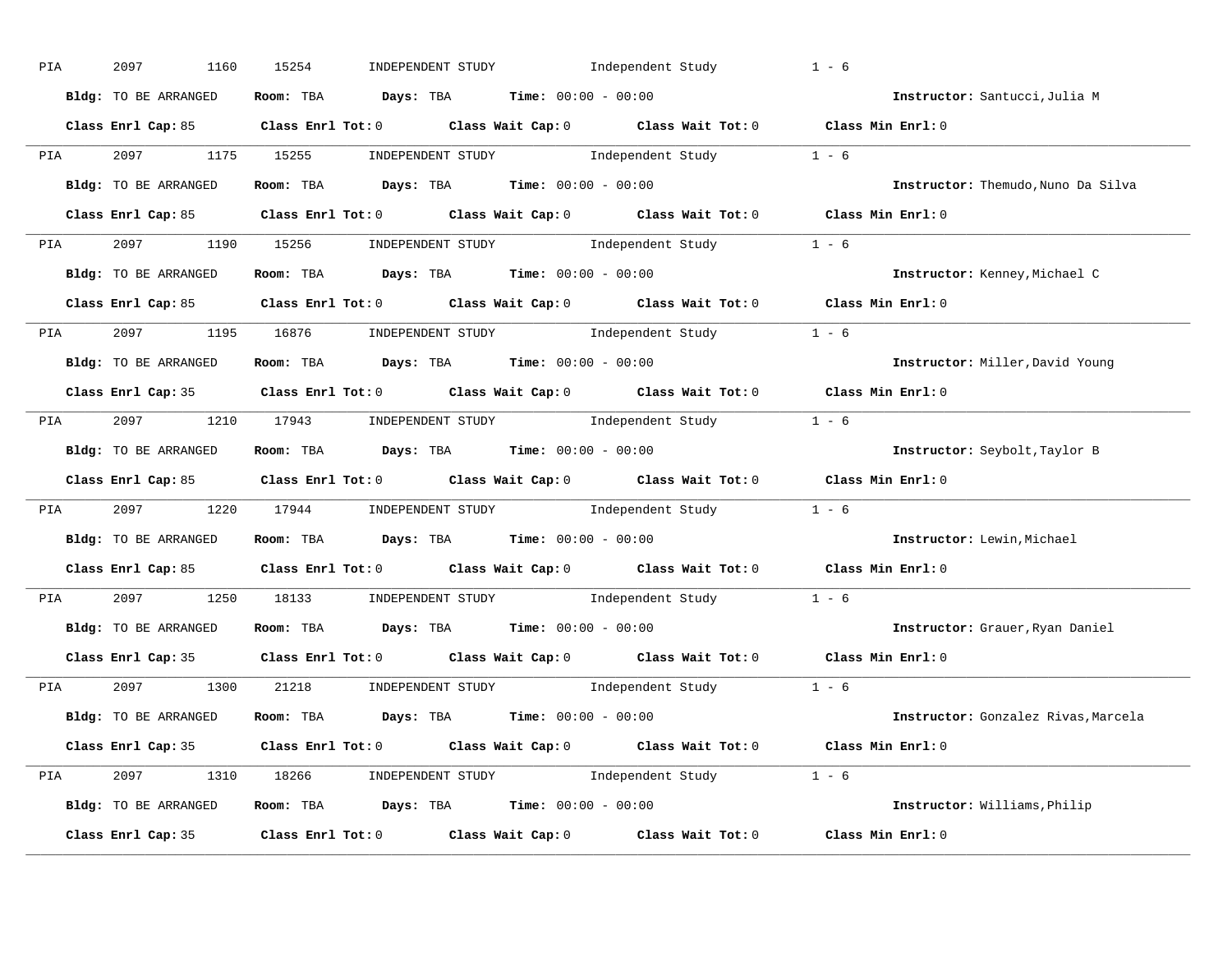#### Report ID: SR201 **University of Pittsburgh University of Pittsburgh** Page No. 9 of 22<br>**Schedule of Classes for Fall Term 2021-2022** Run Date: 12/16/2020 **Schedule of Classes for Fall Term 2021-2022** Run Date: 12/16/2020 **Academic Term** Run Time: 20:30:11

| Subject              | Catalog Nbr Section Class Nbr        |                                                                           | Course Title                                                     | Component                           | Units<br>Topics   |                                       |
|----------------------|--------------------------------------|---------------------------------------------------------------------------|------------------------------------------------------------------|-------------------------------------|-------------------|---------------------------------------|
| 2097<br>PIA          | 1320                                 | 25647                                                                     | INDEPENDENT STUDY                                                | Independent Study                   | $1 - 6$           |                                       |
| Bldg: TO BE ARRANGED |                                      | Room: TBA                                                                 | Time: $00:00 - 00:00$<br>Days: TBA                               |                                     |                   | Instructor: Poznansky, Michael        |
| Class Enrl Cap: 35   |                                      | Class Enrl Tot: 0                                                         | Class Wait Cap: 0                                                | Class Wait Tot: 0                   | Class Min Enrl: 0 |                                       |
| 2097<br>PIA          | 1335                                 | 27222                                                                     | INDEPENDENT STUDY                                                | Independent Study                   | $1 - 6$           |                                       |
| Bldg: TO BE ARRANGED |                                      | Room: TBA                                                                 | Days: TBA<br><b>Time:</b> $00:00 - 00:00$                        |                                     |                   | Instructor: Murtazashvili, Ilia       |
| Class Enrl Cap: 35   |                                      | Class Enrl Tot: 0                                                         | Class Wait Cap: 0                                                | Class Wait Tot: 0                   | Class Min Enrl: 0 |                                       |
| 2098<br>PIA          | 1010                                 | 13210<br>INTERNSHIP                                                       |                                                                  | Internship                          | $0 - 6$           |                                       |
| Bldg: TO BE ARRANGED |                                      | Room: TBA                                                                 | $Time: 00:00 - 00:00$<br>Days: TBA                               |                                     |                   | Instructor: Griffith, Emmylou D       |
|                      |                                      |                                                                           |                                                                  |                                     |                   | Williams, Natasha D                   |
| Class Enrl Cap: 150  |                                      | Class Enrl Tot: 0                                                         | Class Wait Cap: 0                                                | Class Wait Tot: 0                   | Class Min Enrl: 0 |                                       |
| 2099<br>PIA          | 1010                                 | 13211<br>THESIS                                                           |                                                                  | Thesis Research                     | $1 - 3$           |                                       |
| Bldg: TO BE ARRANGED |                                      | Room: TBA                                                                 | Days: TBA<br><b>Time:</b> $00:00 - 00:00$                        |                                     |                   | Instructor: Rizzi, Michael T          |
| Class Enrl Cap: 85   |                                      | Class Enrl Tot: 0                                                         | Class Wait Cap: 0                                                | Class Wait Tot: 0                   | Class Min Enrl: 0 |                                       |
| 2103<br>PIA          | 1040                                 | 13216                                                                     | MGNG PEPL PBLC/NONPROFT SECT Lecture                             |                                     | $\overline{3}$    |                                       |
|                      |                                      |                                                                           | Bldg: Wesley W Posvar Halkoom: 03431 Days: M Time: 12:00 - 15:00 |                                     |                   | Instructor: Risko, Katherine J.       |
| Class Enrl Cap: 25   |                                      | Class Enrl Tot: 0<br>Room Characteristics: PeopleSoft - Scheduled (PS)(1) |                                                                  | Class Wait Cap: 0 Class Wait Tot: 0 | Class Min Enrl: 0 |                                       |
| 2104<br>PIA          | 1100                                 | 18692                                                                     | FINANCIAL MANAGEMENT                                             | Lecture                             | $\mathbf{3}$      |                                       |
|                      |                                      |                                                                           | Bldg: Wesley W Posvar Halkoom: 03431 Days: W Time: 18:00 - 21:00 |                                     |                   | Instructor: McCreery, John Andrew     |
| Class Enrl Cap: 30   |                                      | Class Enrl Tot: 0<br>Room Characteristics: PeopleSoft - Scheduled (PS)(1) | Class Wait Cap: 0                                                | Class Wait Tot: 0                   | Class Min Enrl: 0 |                                       |
| 2117<br>PIA          | 1040                                 | 13217                                                                     | PROGRAM EVALUATION                                               | Lecture                             | $\overline{3}$    |                                       |
|                      | Bldg: Wesley W Posvar HalRoom: 03610 | Days: Tu                                                                  | <b>Time:</b> $18:00 - 21:00$                                     |                                     |                   | Instructor: Belasco, Christopher Alan |
| Class Enrl Cap: 30   | Attributes: African Studies          | Room Characteristics: PeopleSoft - Scheduled (PS)(1)                      | Class Enrl Tot: 0 Class Wait Cap: 0                              | Class Wait Tot: 0                   | Class Min Enrl: 0 |                                       |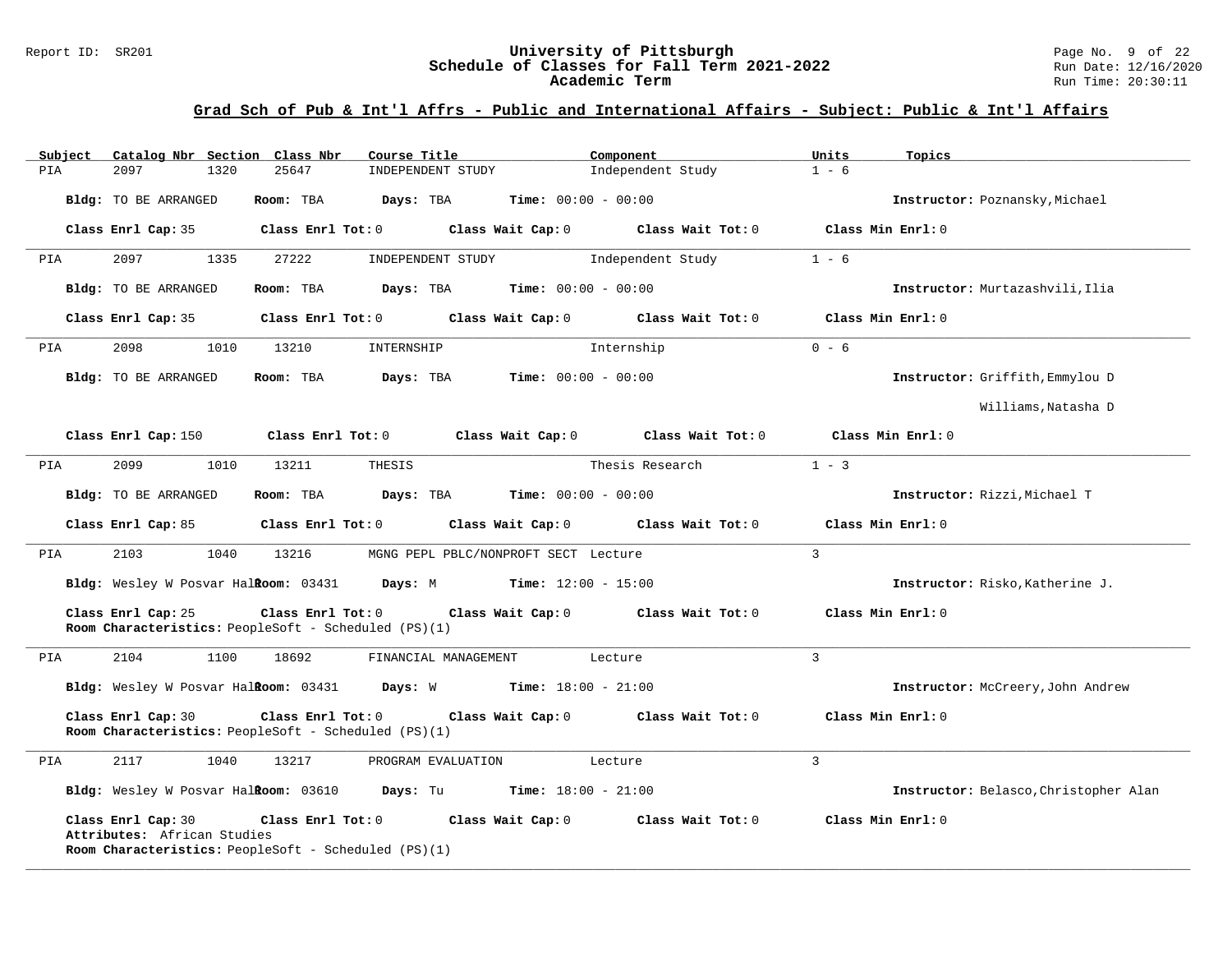| PIA | 2125<br>1100                                     | 24509                                                                     | CITY & REGION THEORY & PRACTC Lecture |                   | 3                                                                                                                                                      |
|-----|--------------------------------------------------|---------------------------------------------------------------------------|---------------------------------------|-------------------|--------------------------------------------------------------------------------------------------------------------------------------------------------|
|     | Bldg: Wesley W Posvar HalRoom: 03431             | Days: Tu                                                                  | <b>Time:</b> $12:00 - 14:55$          |                   | Instructor: Gonzalez Rivas, Marcela                                                                                                                    |
|     | Class Enrl Cap: 30<br>Attributes: Global Studies | Class Enrl Tot: 0<br>Room Characteristics: PeopleSoft - Scheduled (PS)(1) | Class Wait Cap: 0                     | Class Wait Tot: 0 | Class Min Enrl: 0                                                                                                                                      |
| PIA | 2131<br>1160                                     | 15722<br>LEADERSHIP                                                       | Lecture                               |                   | $\overline{3}$                                                                                                                                         |
|     | Bldg: Wesley W Posvar Halkoom: 05404             | Days: W                                                                   | <b>Time:</b> $18:00 - 21:00$          |                   | Instructor: Wagner, Sarah E                                                                                                                            |
|     |                                                  |                                                                           |                                       |                   | Ferketish, B Jean                                                                                                                                      |
|     | Class Enrl Cap: 8                                | Class Enrl Tot: 0<br>Room Characteristics: PeopleSoft - Scheduled (PS)(1) | Class Wait Cap: 0                     | Class Wait Tot: 0 | Class Min Enrl: 0<br>Combined Section ID: 0754(PIA/2131/2054ADMPS/2128) - ADMPS 2128(#17692), BCHS 2135(#21724), SWCOSA 2054(#24323), HRS 2128(#27216) |
| PIA | 2145<br>1080                                     | 21765                                                                     | BENEFIT COST ANALYSIS<br>Lecture      |                   | $\mathbf{3}$                                                                                                                                           |
|     | Bldg: WEB Based Class                            | Room: TBA<br>Days: TBA                                                    | <b>Time:</b> $00:00 - 00:00$          |                   | Instructor: Mendeloff, John                                                                                                                            |
|     | Class Enrl Cap: 30<br>Attributes: Online         | Class Enrl Tot: 0                                                         | Class Wait Cap: 0                     | Class Wait Tot: 0 | Class Min Enrl: 0                                                                                                                                      |
| PIA | 2156<br>1010                                     | 26744                                                                     | ETHICS &POLICY IN CYBER SPACE Lecture |                   | 3                                                                                                                                                      |
|     | Bldg: Wesley W Posvar Halkoom: 03800             | Days: Tu                                                                  | <b>Time:</b> $12:00 - 14:55$          |                   | Instructor: Nelson, Lisa S                                                                                                                             |
|     | Class Enrl Cap: 30                               | Class Enrl Tot: 0<br>Room Characteristics: PeopleSoft - Scheduled (PS)(1) | Class Wait Cap: 0                     | Class Wait Tot: 0 | Class Min Enrl: 0                                                                                                                                      |
| PIA | 2164<br>1340                                     | 23595                                                                     | NATRL RESORCS GVRNC AND MGT Lecture   |                   | $\mathbf{R}$                                                                                                                                           |
|     | Bldg: Wesley W Posvar Halkoom: 03610             | Days: F                                                                   | <b>Time:</b> $12:00 - 15:00$          |                   | Instructor: Murtazashvili, Ilia                                                                                                                        |
|     | Class Enrl Cap: 30<br>Attributes: Global Studies | Class Enrl Tot: 0<br>Room Characteristics: PeopleSoft - Scheduled (PS)(1) | Class Wait Cap: 0                     | Class Wait Tot: 0 | Class Min Enrl: 0                                                                                                                                      |
| PIA | 2170<br>1110                                     | 18679                                                                     | MGMNT NON-PROFIT ORGANIZATIONSLecture |                   | 3                                                                                                                                                      |
|     | Bldg: Wesley W Posvar Halkoom: 03610             | <b>Days:</b> W                                                            | <b>Time:</b> $15:00 - 17:55$          |                   | Instructor: Kearns, Kevin P                                                                                                                            |
|     | Class Enrl Cap: 30                               | Class Enrl Tot: 0<br>Room Characteristics: PeopleSoft - Scheduled (PS)(1) | Class Wait Cap: 0                     | Class Wait Tot: 0 | Class Min Enrl: 0                                                                                                                                      |
| PIA | 2185<br>1040                                     | 13219                                                                     | STRATEGIC MANAGEMENT<br>Lecture       |                   | 3                                                                                                                                                      |
|     | Bldg: Wesley W Posvar HalRoom: 03610             | Days: M                                                                   | Time: $18:00 - 21:00$                 |                   | Instructor: Kearns, Kevin P                                                                                                                            |
|     | Class Enrl Cap: 30                               | Class Enrl Tot: 0<br>Room Characteristics: PeopleSoft - Scheduled (PS)(1) | Class Wait Cap: 0                     | Class Wait Tot: 0 | Class Min Enrl: 0                                                                                                                                      |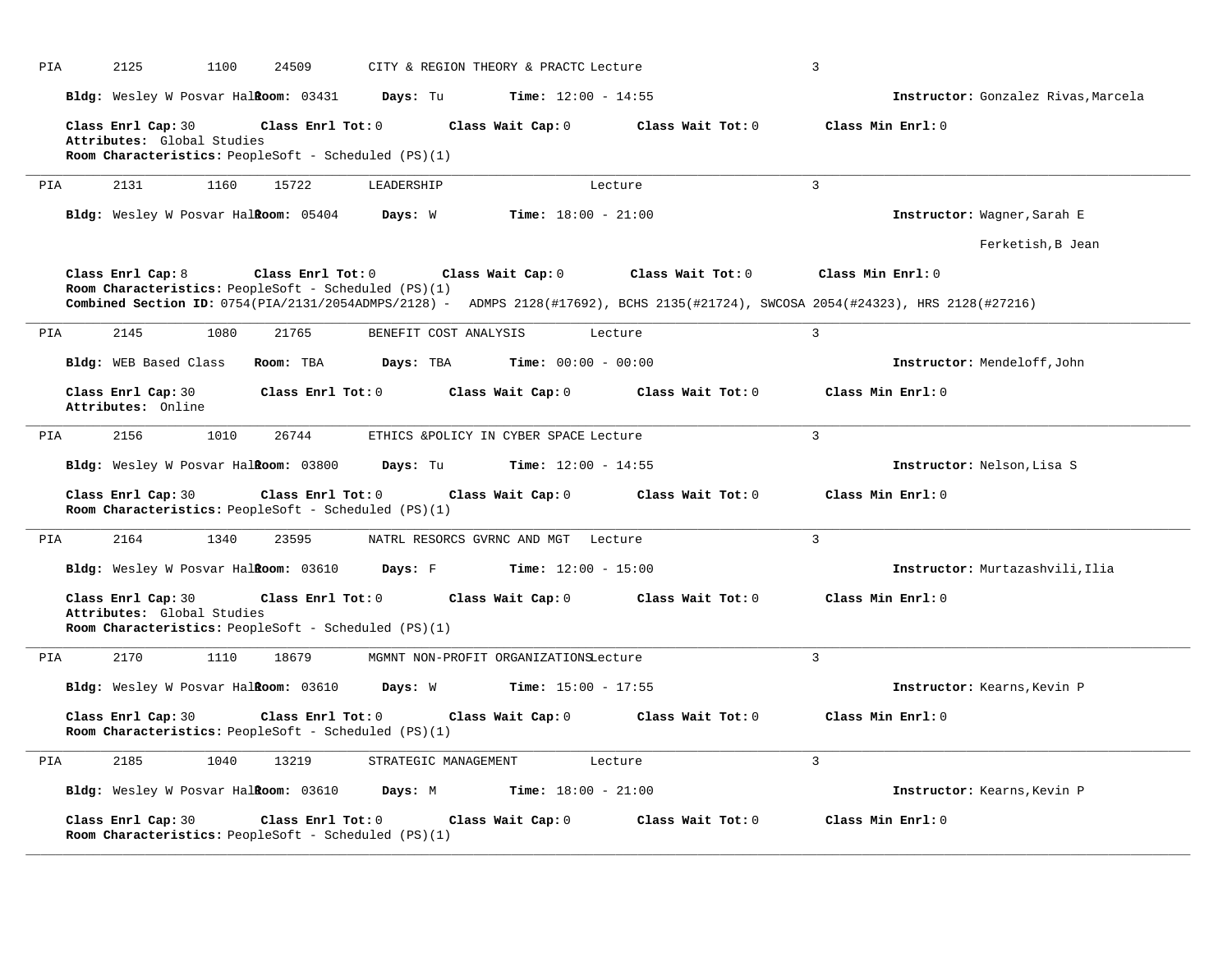#### Report ID: SR201 **University of Pittsburgh University of Pittsburgh** Page No. 11 of 22<br>**Schedule of Classes for Fall Term 2021-2022** Run Date: 12/16/2020 **Schedule of Classes for Fall Term 2021-2022** Run Date: 12/16/2020 **Academic Term** Run Time: 20:30:11

| Catalog Nbr Section Class Nbr<br>Subject                                                                                  | Course Title                                                                                                                                                                                                                                                                                                                                               | Component<br>Units        | Topics                                 |  |  |  |  |
|---------------------------------------------------------------------------------------------------------------------------|------------------------------------------------------------------------------------------------------------------------------------------------------------------------------------------------------------------------------------------------------------------------------------------------------------------------------------------------------------|---------------------------|----------------------------------------|--|--|--|--|
| PIA<br>2209<br>1100                                                                                                       | 24640<br>MGNG DIVRS ORGNL&REGNL EXCLNCELecture                                                                                                                                                                                                                                                                                                             | $\mathcal{L}$             |                                        |  |  |  |  |
| Bldg: Wesley W Posvar Halkoom: 03430                                                                                      | Days: Tu<br><b>Time:</b> $18:00 - 21:00$                                                                                                                                                                                                                                                                                                                   |                           | Instructor: Harrington, Melanie Louise |  |  |  |  |
| Class Enrl Cap: 15<br>Room Characteristics: PeopleSoft - Scheduled (PS)(1)                                                | Class Enrl Tot: 0<br>Class Wait Cap: 0                                                                                                                                                                                                                                                                                                                     | Class Wait Tot: 0         | Class Min Enrl: 0                      |  |  |  |  |
| 2303<br>1350<br>PIA                                                                                                       | 23594<br>SECURITY & INTELLGNC STUDIES Lecture                                                                                                                                                                                                                                                                                                              | $\mathbf{3}$              |                                        |  |  |  |  |
| Bldg: Wesley W Posvar Halkoom: 03431                                                                                      | Days: Th<br><b>Time:</b> $18:00 - 20:55$                                                                                                                                                                                                                                                                                                                   |                           | Instructor: Grauer, Ryan Daniel        |  |  |  |  |
| Class Enrl Cap: 27                                                                                                        | Class Min Enrl: 0<br>Class Enrl Tot: 0<br>Class Wait Cap: 0<br>Class Wait $Tot: 0$<br>Attributes: Asian Studies, European and Eurasian Studies, Global Studies, Russian & East European Studies, West European Studies<br>Room Characteristics: PeopleSoft - Scheduled (PS)(1)<br><b>Combined Section ID:</b> $0415(FS/2518/PIA/2303)$ - PS $2518(H25557)$ |                           |                                        |  |  |  |  |
| 2305<br>1080<br>PIA                                                                                                       | 27654<br>FOREIGN POLICY AND DIPLOMACY Lecture                                                                                                                                                                                                                                                                                                              | 3                         |                                        |  |  |  |  |
| Bldg: Wesley W Posvar Halkoom: 03610                                                                                      | <b>Time:</b> $15:00 - 17:55$<br>Days: Tu                                                                                                                                                                                                                                                                                                                   |                           | Instructor: Skinner, Charles B         |  |  |  |  |
| Class Enrl Cap: 30<br>Attributes: Global Studies<br>Room Characteristics: PeopleSoft - Scheduled (PS)(1)                  | Class Enrl Tot: 0<br>Class Wait Cap: 0                                                                                                                                                                                                                                                                                                                     | Class Wait Tot: 0         | Class Min Enrl: 0                      |  |  |  |  |
| 2307<br>1030<br>PIA                                                                                                       | 13221<br>HUMAN SECURITY                                                                                                                                                                                                                                                                                                                                    | $\overline{3}$<br>Lecture |                                        |  |  |  |  |
| Bldg: Wesley W Posvar Halkoom: 03911                                                                                      | Days: M<br><b>Time:</b> $15:00 - 17:50$                                                                                                                                                                                                                                                                                                                    |                           | Instructor: Staff                      |  |  |  |  |
| Class Enrl Cap: 65<br>Attributes: African Studies, Global Studies<br>Room Characteristics: PeopleSoft - Scheduled (PS)(1) | Class Enrl Tot: 0<br>Class Wait Cap: 0<br><b>Combined Section ID:</b> 0867(PIA/2307/PS/2320) - PS 2320(#25565)                                                                                                                                                                                                                                             | Class Wait Tot: 0         | Class Min Enrl: 0                      |  |  |  |  |
| 2310<br>1010<br>PIA                                                                                                       | 28783<br>MARKETS AND STATES                                                                                                                                                                                                                                                                                                                                | $\overline{3}$<br>Lecture |                                        |  |  |  |  |
| Bldg: Wesley W Posvar Halkoom: 03200                                                                                      | Days: Tu<br><b>Time:</b> $09:00 - 11:55$                                                                                                                                                                                                                                                                                                                   |                           | Instructor: Murtazashvili, Ilia        |  |  |  |  |
| Class Enrl Cap: 15<br>Room Characteristics: PeopleSoft - Scheduled (PS)(1)                                                | Class Enrl Tot: 0<br>Class Wait Cap: 0<br>Attributes: Global Studies, Russian & East European Studies, West European Studies                                                                                                                                                                                                                               | Class Wait Tot: 0         | Class Min Enrl: 0                      |  |  |  |  |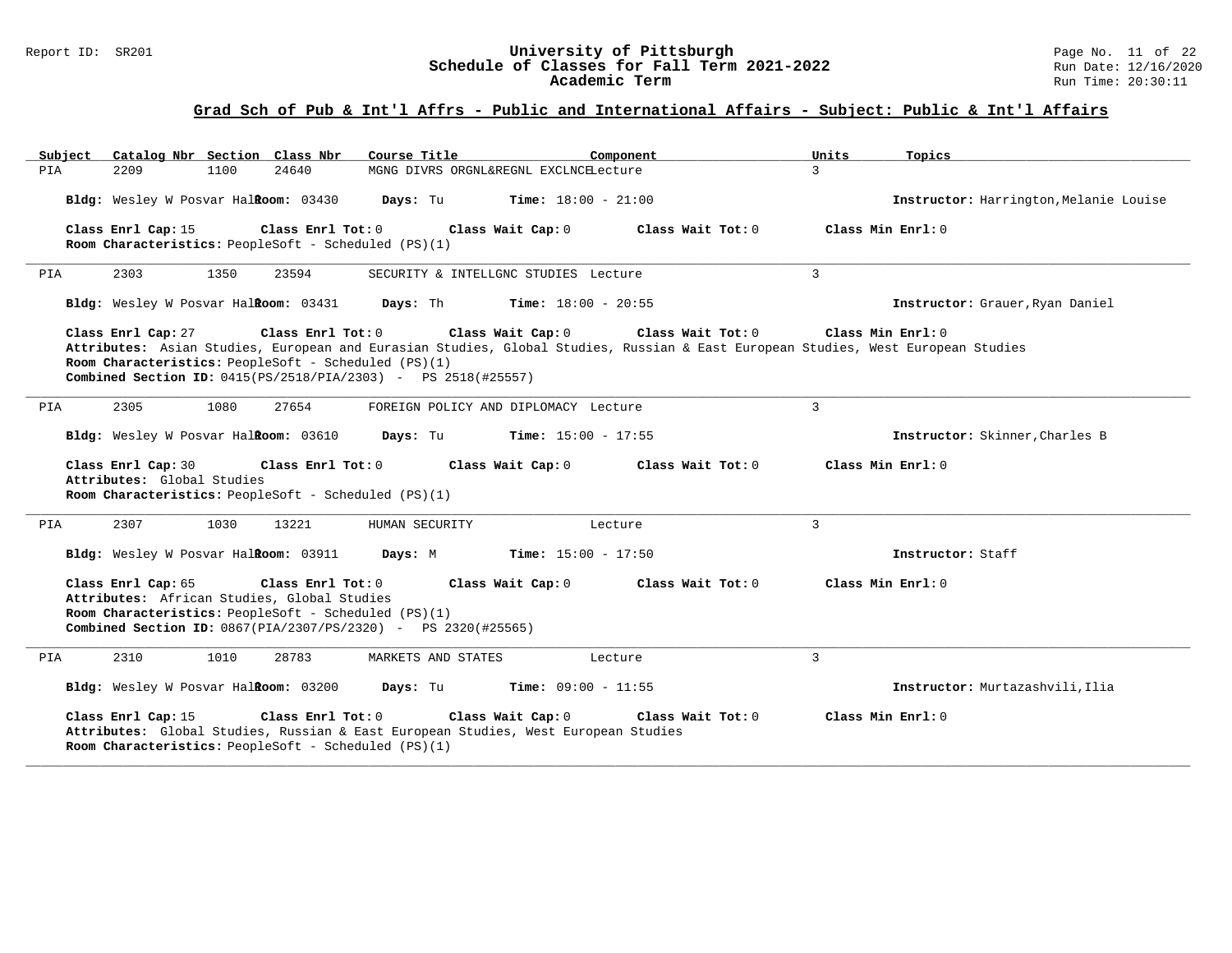#### Report ID: SR201 **12 of 22 University of Pittsburgh** Page No. 12 of 22<br>**Schedule of Classes for Fall Term 2021-2022** 2011 Run Date: 12/16/2020 **Schedule of Classes for Fall Term 2021-2022** Run Date: 12/16/2020 **Academic Term** Run Time: 20:30:11

| Catalog Nbr Section Class Nbr<br>Subject<br>2319<br>21893<br>PIA<br>1010                                                                       | Course Title<br>Component<br>INTERNATIONAL TRADE<br>Lecture                                                                                                                                 | Units<br>Topics<br>3                 |
|------------------------------------------------------------------------------------------------------------------------------------------------|---------------------------------------------------------------------------------------------------------------------------------------------------------------------------------------------|--------------------------------------|
| Bldg: Wesley W Posvar Halkoom: 03800                                                                                                           | Days: W<br><b>Time:</b> $15:00 - 17:55$                                                                                                                                                     | Instructor: Lewin, Michael           |
| Class Enrl Cap: 30<br>Class Enrl Tot: 0<br>Room Characteristics: PeopleSoft - Scheduled (PS)(1)                                                | Class Wait Cap: 0<br>Class Wait Tot: 0<br>Attributes: Asian Studies, European and Eurasian Studies, Global Studies, Russian & East European Studies, West European Studies                  | Class Min Enrl: 0                    |
| 2327<br>1100<br>27655<br>PIA                                                                                                                   | TERRORISM & COUNTER TERRORISM Lecture                                                                                                                                                       | 3                                    |
| Bldg: Wesley W Posvar HalRoom: 03800                                                                                                           | <b>Time:</b> $18:00 - 21:00$<br>Days: M                                                                                                                                                     | Instructor: Kenney, Michael C        |
| Class Enrl Cap: 25<br>Class Enrl Tot: 0<br>Attributes: African Studies<br>Room Characteristics: PeopleSoft - Scheduled (PS)(1)                 | Class Wait Cap: 0<br>Class Wait $Tot: 0$                                                                                                                                                    | Class Min Enrl: 0                    |
| 2346<br>1160<br>16683<br>PIA                                                                                                                   | INT TO AMERICAN INTELLIGENCE Lecture                                                                                                                                                        | $\mathbf{R}$                         |
| Bldg: Wesley W Posvar Halkoom: 03431                                                                                                           | <b>Time:</b> $15:00 - 18:00$<br>Days: Th                                                                                                                                                    | Instructor: Santucci, Julia M        |
| Class Enrl Cap: 30<br>Class Enrl Tot: 0<br>Attributes: Global Studies<br>Room Characteristics: PeopleSoft - Scheduled (PS)(1)                  | Class Wait Cap: 0<br>Class Wait Tot: 0                                                                                                                                                      | Class Min Enrl: 0                    |
| 2359<br>1300<br>18539<br>PIA                                                                                                                   | CIVL WAR & CONFLICT RESOLUTIONDirected Studies                                                                                                                                              | 3                                    |
| Bldg: Wesley W Posvar Halkoom: 03600                                                                                                           | Time: $12:00 - 14:55$<br>Days: Tu                                                                                                                                                           | Instructor: Staff                    |
| Class Enrl Cap: 15<br>Class Enrl Tot: 0<br>Attributes: African Studies, Global Studies<br>Room Characteristics: PeopleSoft - Scheduled (PS)(1) | Class Wait Cap: 0<br>Class Wait Tot: 0                                                                                                                                                      | Class Min Enrl: 0                    |
| PIA<br>2363<br>1030<br>13215                                                                                                                   | INTERNATIONAL HISTORY<br>Lecture                                                                                                                                                            | 3                                    |
| Bldg: Wesley W Posvar Halkoom: 03431                                                                                                           | <b>Time:</b> $09:00 - 11:55$<br>Days: Tu                                                                                                                                                    | Instructor: Staff                    |
| Class Enrl Cap: 30<br>Class Enrl Tot: 0<br>Room Characteristics: PeopleSoft - Scheduled (PS)(1)                                                | Class Wait Cap: 0<br>Class Wait Tot: 0<br>Attributes: African Studies, Asian Studies, European and Eurasian Studies, Global Studies, Russian & East European Studies, West European Studies | Class Min Enrl: 0                    |
| 2379<br>1100<br>27714<br>PIA                                                                                                                   | INTRODUCTION TO CYBER CRIMES Lecture                                                                                                                                                        | 3                                    |
| Bldg: Wesley W Posvar HalRoom: 03800                                                                                                           | Days: W<br><b>Time:</b> $18:00 - 21:00$                                                                                                                                                     | Instructor: Mancini, Stephen William |
| Class Enrl Cap: 18<br>Class Enrl Tot: 0<br>Attributes: Russian & East European Studies<br>Room Characteristics: PeopleSoft - Scheduled (PS)(1) | Class Wait Cap: 0<br>Class Wait Tot: 0                                                                                                                                                      | Class Min Enrl: 0                    |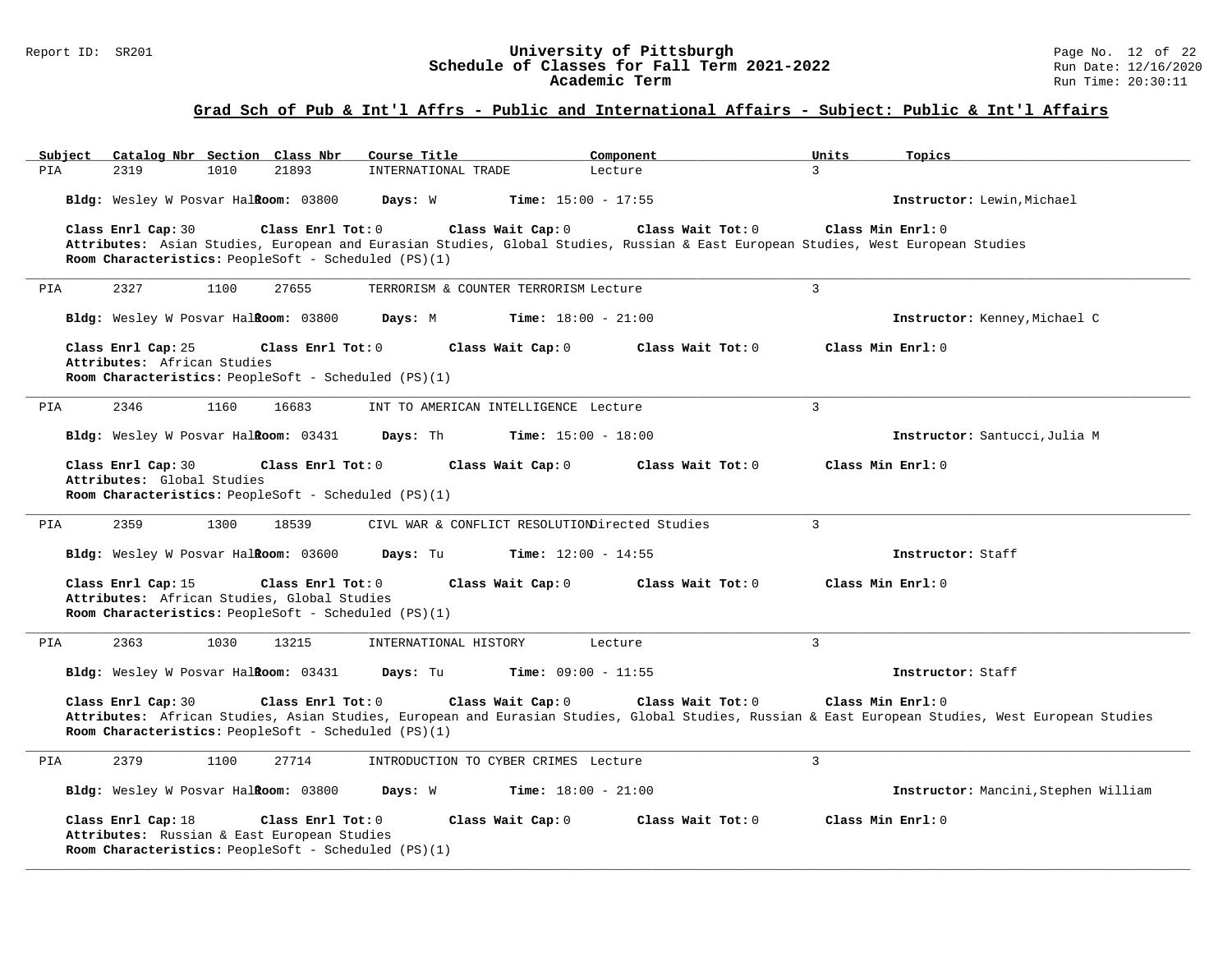| PIA | 2394<br>1070                                                      | 13222                                                                                                                                            | ISS IN GLBL ECON & FINCL SECU Lecture | 3                 |                                        |
|-----|-------------------------------------------------------------------|--------------------------------------------------------------------------------------------------------------------------------------------------|---------------------------------------|-------------------|----------------------------------------|
|     | <b>Bldg:</b> TO BE ARRANGED                                       | Room: TBA<br>Days: M                                                                                                                             | <b>Time:</b> $18:00 - 21:00$          | DC SEMESTER       | Instructor: Hamilton, Alastair McNeish |
|     | Class Enrl Cap: 20<br>Attributes: African Studies, Global Studies | Class Enrl Tot: 0                                                                                                                                | Class Wait Cap: 0                     | Class Wait Tot: 0 | Class Min Enrl: 0                      |
| PIA | 2397<br>1070                                                      | 13223                                                                                                                                            | INT'L ECONOMIC NEGOTIATIONS Lecture   | 3                 |                                        |
|     | Bldg: TO BE ARRANGED                                              | Room: TBA<br>Days: W                                                                                                                             | <b>Time:</b> $18:00 - 21:00$          | DC SEMESTER       | Instructor: Hamilton, Alastair McNeish |
|     | Class Enrl Cap: 20<br>Attributes: African Studies, Global Studies | Class Enrl Tot: 0                                                                                                                                | Class Wait Cap: 0                     | Class Wait Tot: 0 | Class Min Enrl: 0                      |
| PIA | 2460<br>1300                                                      | 22431                                                                                                                                            | LAT AM SOCIAL & PUBLIC POLICY Seminar | 3                 |                                        |
|     | Bldg: Wesley W Posvar Halkoom: 04318                              | Days: Th                                                                                                                                         | <b>Time:</b> $09:00 - 11:50$          |                   | Instructor: Delgado, Jorge Enrique     |
|     | Class Enrl Cap: 6<br>Attributes: Global Studies                   | Class Enrl Tot: 0<br>Combined Section ID: 0123 (ADMPS/2104/PIA/2460) - ADMPS 2104 (#22432)                                                       | Class Wait Cap: 0                     | Class Wait Tot: 0 | Class Min Enrl: 0                      |
| PIA | 2463<br>1010                                                      | 26693<br>ORDER AND VIOLENCE                                                                                                                      | Lecture                               | 3                 |                                        |
|     | Bldg: Wesley W Posvar Halkoom: 03911                              | Days: W                                                                                                                                          | <b>Time:</b> $15:00 - 17:55$          |                   | Instructor: Condra, Luke N             |
|     | Class Enrl Cap: 30<br>Attributes: Global Studies                  | Class Enrl Tot: 0<br>Room Characteristics: PeopleSoft - Scheduled (PS)(1)                                                                        | Class Wait Cap: 0                     | Class Wait Tot: 0 | Class Min Enrl: 0                      |
| PIA | 2467<br>1010                                                      | 28451                                                                                                                                            | INTRODUCTION TO AMERICAN INTELLecture | 3                 |                                        |
|     | Bldg: WEB Based Class                                             | Room: TBA<br>Days: TBA                                                                                                                           | <b>Time:</b> $00:00 - 00:00$          |                   | Instructor: Santucci, Julia M          |
|     | Class Enrl Cap: 25<br>Attributes: Online                          | Class Enrl Tot: 0                                                                                                                                | Class Wait Cap: 0                     | Class Wait Tot: 0 | Class Min Enrl: 0                      |
| PIA | 2501<br>1030                                                      | 13220                                                                                                                                            | DEVELP POLICY & ADMINISTRATIONLecture | 3                 |                                        |
|     | Bldg: Wesley W Posvar Halkoom: 03431                              | Days: W                                                                                                                                          | <b>Time:</b> $09:00 - 11:55$          |                   | Instructor: Picard, Louis A            |
|     | Class Enrl Cap: 30                                                | Class Enrl Tot: 0<br>Attributes: African Studies, Global Studies, Latin American Studies<br>Room Characteristics: PeopleSoft - Scheduled (PS)(1) | Class Wait Cap: 0                     | Class Wait Tot: 0 | Class Min Enrl: 0                      |
| PIA | 2507<br>1010                                                      | 21739                                                                                                                                            | HUMAN RIGHTS: POLITICS & PRACTLecture | $\overline{3}$    |                                        |
|     | Bldg: Wesley W Posvar Halkoom: 03610                              | Days: M                                                                                                                                          | Time: $12:00 - 14:55$                 |                   | Instructor: Alfredson, Lisa Stephanie  |
|     | Class Enrl Cap: 30<br>Attributes: African Studies, Global Studies | Class Enrl Tot: 0<br>Room Characteristics: PeopleSoft - Scheduled (PS)(1)                                                                        | Class Wait Cap: 0                     | Class Wait Tot: 0 | Class Min Enrl: 0                      |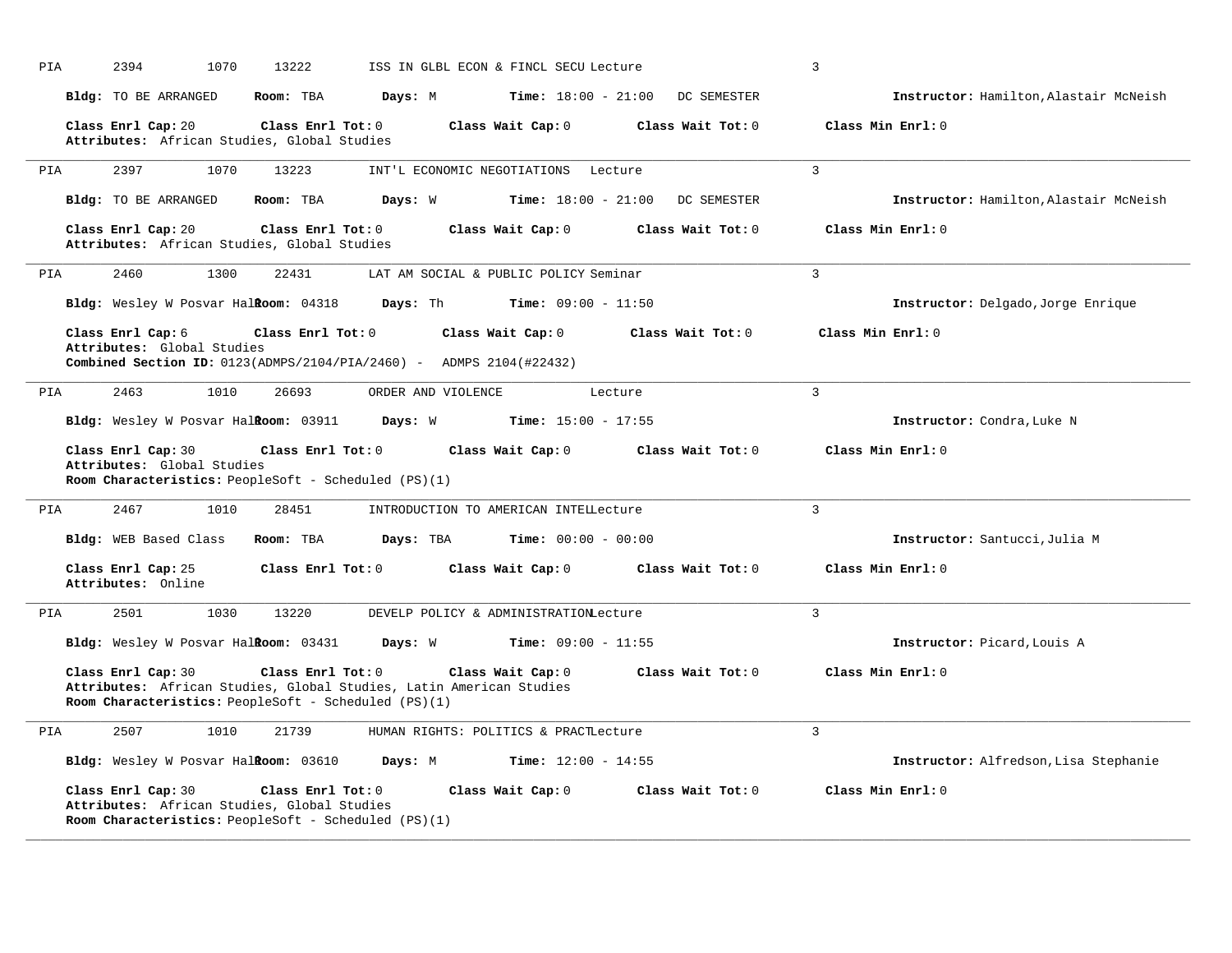#### Report ID: SR201 **1988 Construment Superversity of Pittsburgh** Page No. 14 of 22<br>**Schedule of Classes for Fall Term 2021-2022** 2011 Page No. 14 of 22 **Schedule of Classes for Fall Term 2021-2022** Run Date: 12/16/2020 **Academic Term** Run Time: 20:30:11

| Subject<br>Catalog Nbr Section Class Nbr                                                                                                                                                                             | Course Title                              | Component         | Units<br>Topics                   |
|----------------------------------------------------------------------------------------------------------------------------------------------------------------------------------------------------------------------|-------------------------------------------|-------------------|-----------------------------------|
| PIA<br>2509<br>1060<br>17688                                                                                                                                                                                         | PROJECT MANAGEMENT                        | Lecture           | $\mathbf{3}$                      |
| Bldg: Wesley W Posvar Halkoom: 03610                                                                                                                                                                                 | <b>Time:</b> $18:00 - 21:00$<br>Days: W   |                   | Instructor: Chakos, Nicholas J    |
| Class Enrl Cap: 20<br>Class Enrl Tot: 0                                                                                                                                                                              | Class Wait Cap: 0                         | Class Wait Tot: 0 | Class Min Enrl: 0                 |
| Room Characteristics: PeopleSoft - Scheduled (PS)(1)                                                                                                                                                                 |                                           |                   |                                   |
| 2510<br>1060<br>18226<br>PIA                                                                                                                                                                                         | ECONOMICS OF DEVELOPMENT                  | Lecture           | 3                                 |
| Bldg: Wesley W Posvar Halkoom: 03800                                                                                                                                                                                 | <b>Time:</b> $09:00 - 11:50$<br>Days: Tu  |                   | Instructor: Rabindran, Shanti     |
| Class Enrl Tot: 0<br>Class Enrl Cap: 25<br>Attributes: Asian Studies, Global Studies<br>Room Characteristics: PeopleSoft - Scheduled (PS)(1)<br><b>Combined Section ID:</b> 0901(PIA 2510/PS 2379) - PS 2379(#23511) | Class Wait Cap: 0                         | Class Wait Tot: 0 | Class Min Enrl: 0                 |
| PIA<br>2512<br>1030<br>27656                                                                                                                                                                                         | POVERTY AND INEQUALITY                    | Lecture           | $\overline{3}$                    |
| Bldg: Wesley W Posvar Halkoom: 03610                                                                                                                                                                                 | Days: Th<br><b>Time:</b> $09:00 - 11:55$  |                   | Instructor: Finkel, Mihriban Muge |
| Class Enrl Cap: 30<br>Class Enrl Tot: 0<br>Attributes: Global Studies<br>Room Characteristics: PeopleSoft - Scheduled (PS)(1)                                                                                        | Class Wait Cap: 0                         | Class Wait Tot: 0 | Class Min Enrl: 0                 |
| 2522<br>1010<br>PIA<br>26258                                                                                                                                                                                         | POLITICL ECON OF GLOBAL ENERGYLecture     |                   | $\mathbf{3}$                      |
| Bldg: Wesley W Posvar Halkoom: 03610                                                                                                                                                                                 | <b>Time:</b> $12:00 - 14:50$<br>Days: Tu  |                   | Instructor: Rabindran, Shanti     |
| Class Enrl Cap: 35<br>Class Enrl Tot: 0<br>Attributes: Global Studies<br>Room Characteristics: PeopleSoft - Scheduled (PS)(1)                                                                                        | Class Wait Cap: 0                         | Class Wait Tot: 0 | Class Min Enrl: 0                 |
| 2529<br>1015<br>28252<br>PIA                                                                                                                                                                                         | POL ECON ANAL FOR GLOBL AFFAIRLecture     |                   | $\overline{3}$                    |
| Bldg: WEB Based Class<br>Room: TBA                                                                                                                                                                                   | <b>Time:</b> $00:00 - 00:00$<br>Days: TBA |                   | Instructor: Brick, Jennifer C     |
| Class Enrl Tot: 0<br>Class Enrl Cap: 35<br>Attributes: Online                                                                                                                                                        | Class Wait Cap: 0                         | Class Wait Tot: 0 | Class Min Enrl: 0                 |
| 2530<br>1050<br>28910<br>PIA                                                                                                                                                                                         | GENDER EQUALITY&UNITED NATIONSSeminar     |                   | 1.5                               |
| Bldg: Wesley W Posvar HalRoom: 03431                                                                                                                                                                                 | Days: W<br><b>Time:</b> $15:00 - 16:15$   |                   | Instructor: Finkel, Mihriban Muge |
|                                                                                                                                                                                                                      |                                           |                   | Hughes, Melanie M                 |
| Class Enrl Cap: 25<br>Class Enrl Tot: 0<br>Room Characteristics: PeopleSoft - Scheduled (PS)(1)<br><b>Combined Section ID:</b> 1053(SOC 2432/PIA 2530) - SOC 2432(#28909)                                            | Class Wait Cap: 0                         | Class Wait Tot: 0 | Class Min Enrl: 0                 |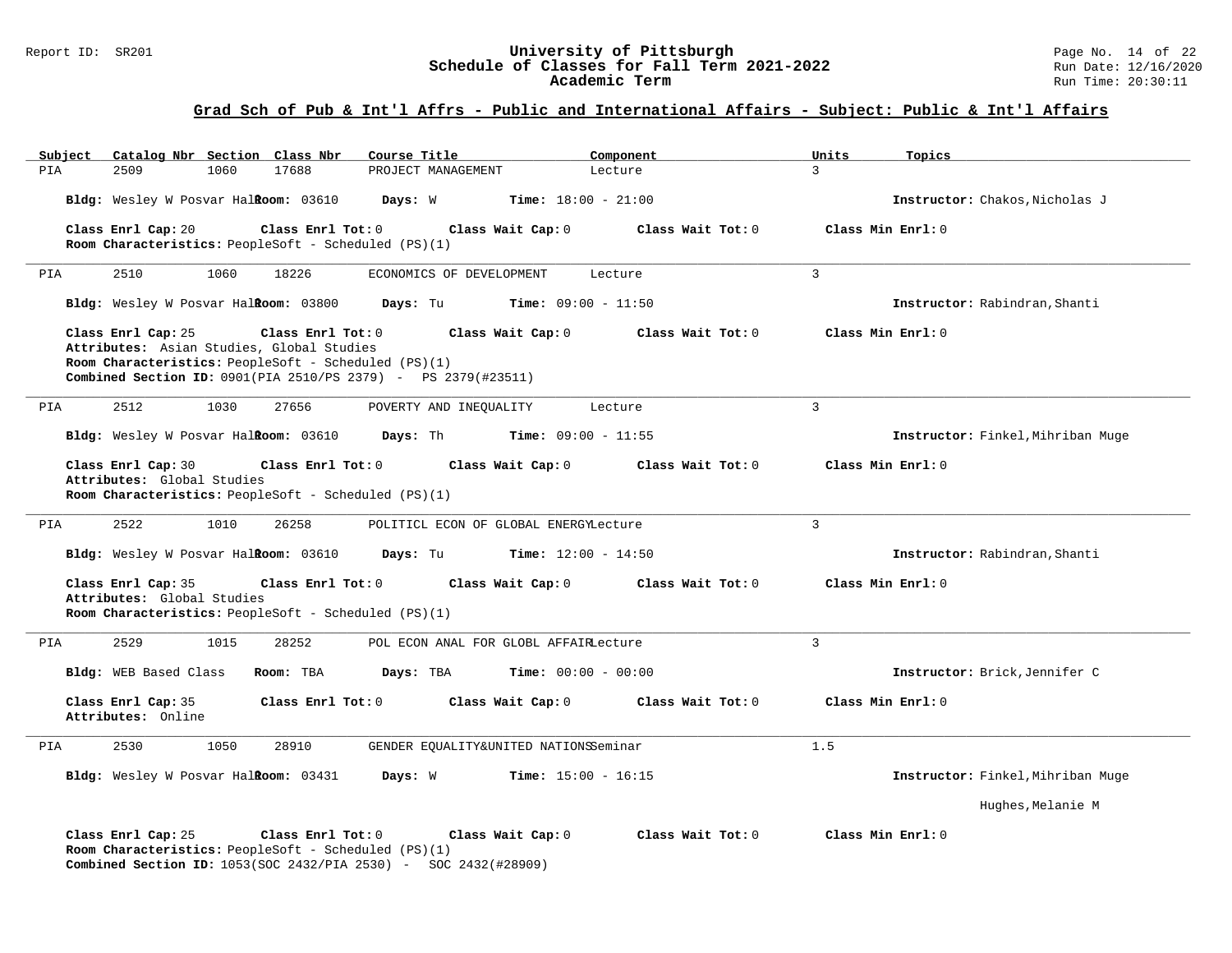| PIA | 2551<br>1160                                                                                                                                                                                                                                                           | 18690               | GENDER AND DEVELOPMENT                |                              | Lecture           | $\overline{3}$ |                                        |
|-----|------------------------------------------------------------------------------------------------------------------------------------------------------------------------------------------------------------------------------------------------------------------------|---------------------|---------------------------------------|------------------------------|-------------------|----------------|----------------------------------------|
|     | Bldg: Wesley W Posvar Halkoom: 03610                                                                                                                                                                                                                                   |                     | Days: Tu                              | <b>Time:</b> $09:00 - 11:50$ |                   |                | Instructor: Finkel, Mihriban Muge      |
|     | Class Enrl Cap: 20<br>Attributes: European and Eurasian Studies, Global Studies, Russian & East European Studies, Undergraduate Global Health<br>Room Characteristics: PeopleSoft - Scheduled (PS)(1)<br>Combined Section ID: 0650(PIA/2551/PS/2351) - PS 2351(#24409) | Class Enrl Tot: 0   |                                       | Class Wait Cap: 0            | Class Wait Tot: 0 |                | Class Min Enrl: 0                      |
| PIA | 2574<br>1050                                                                                                                                                                                                                                                           | 27657               | AFRICAN DEVELOPMENT SEMINAR Lecture   |                              |                   | $\mathbf{3}$   |                                        |
|     | Bldg: Wesley W Posvar Halkoom: 03600                                                                                                                                                                                                                                   |                     | Days: Th                              | <b>Time:</b> $12:00 - 14:55$ |                   |                | Instructor: Picard, Louis A            |
|     | Class Enrl Cap: 30<br>Attributes: African Studies<br>Room Characteristics: PeopleSoft - Scheduled (PS)(1)                                                                                                                                                              | Class Enrl Tot: 0   |                                       | Class Wait Cap: 0            | Class Wait Tot: 0 |                | Class Min Enrl: 0                      |
| PIA | 2602<br>1040                                                                                                                                                                                                                                                           | 16690               | EVOLVING GLOBAL SECURITY              |                              | Lecture           | $\mathcal{L}$  |                                        |
|     | Bldg: TO BE ARRANGED                                                                                                                                                                                                                                                   | Room: TBA           | Days: M                               | <b>Time:</b> $18:00 - 21:00$ |                   | DC SEMESTER    | Instructor: Hamilton, Alastair McNeish |
|     | Class Enrl Cap: 35<br>Attributes: Global Studies                                                                                                                                                                                                                       | Class Enrl Tot: $0$ |                                       | Class Wait Cap: 0            | Class Wait Tot: 0 |                | Class Min Enrl: 0                      |
| PIA | 2603<br>1010                                                                                                                                                                                                                                                           | 26764               | DEVELOPMENT IN AFRICA                 |                              | Lecture           | $\overline{3}$ |                                        |
|     | Bldg: TO BE ARRANGED                                                                                                                                                                                                                                                   | Room: TBA           | Days: Th                              | Time: $18:00 - 21:00$        |                   |                | Instructor: Hamilton, Alastair McNeish |
|     | Class Enrl Cap: 35<br>Attributes: African Studies                                                                                                                                                                                                                      | Class Enrl Tot: 0   |                                       | Class Wait Cap: 0            | Class Wait Tot: 0 |                | Class Min Enrl: 0                      |
| PIA | 2606<br>1050                                                                                                                                                                                                                                                           | 17864               | WASHINGTON PRACTICUM                  |                              | Practicum         | $\overline{3}$ |                                        |
|     | <b>Bldg:</b> TO BE ARRANGED                                                                                                                                                                                                                                            | Room: TBA           | Days: TBA                             | <b>Time:</b> $00:00 - 00:00$ |                   | DC SEMESTER    | Instructor: Griffith, Emmylou D        |
|     | Class Enrl Cap: 25                                                                                                                                                                                                                                                     | Class Enrl Tot: 0   |                                       | Class Wait Cap: 0            | Class Wait Tot: 0 |                | Class Min Enrl: 0                      |
| PIA | 2607<br>1030                                                                                                                                                                                                                                                           | 18225               | STATE CRAF SMART POWER DIG ERALecture |                              |                   | 3              |                                        |
|     | Bldg: TO BE ARRANGED                                                                                                                                                                                                                                                   | Room: TBA           | Days: Th                              | <b>Time:</b> $18:00 - 21:00$ |                   | DC SEMESTER    | Instructor: Hamilton, Alastair McNeish |
|     | Class Enrl Cap: 35                                                                                                                                                                                                                                                     | Class Enrl Tot: 0   |                                       | Class Wait Cap: 0            | Class Wait Tot: 0 |                | Class Min Enrl: 0                      |
| PIA | 2609<br>1100                                                                                                                                                                                                                                                           | 18750               | GLOBAL SUSTAINABILITY&DEVELOPMLecture |                              |                   | $\mathbf{3}$   |                                        |
|     | Bldg: TO BE ARRANGED                                                                                                                                                                                                                                                   | Room: TBA           | Days: Tu                              | <b>Time:</b> $18:00 - 21:00$ |                   | DC SEMESTER    | Instructor: Hamilton, Alastair McNeish |
|     | Class Enrl Cap: 35<br>Attributes: Global Studies, Undergraduate Global Health                                                                                                                                                                                          | Class Enrl Tot: 0   |                                       | Class Wait Cap: 0            | Class Wait Tot: 0 |                | Class Min Enrl: 0                      |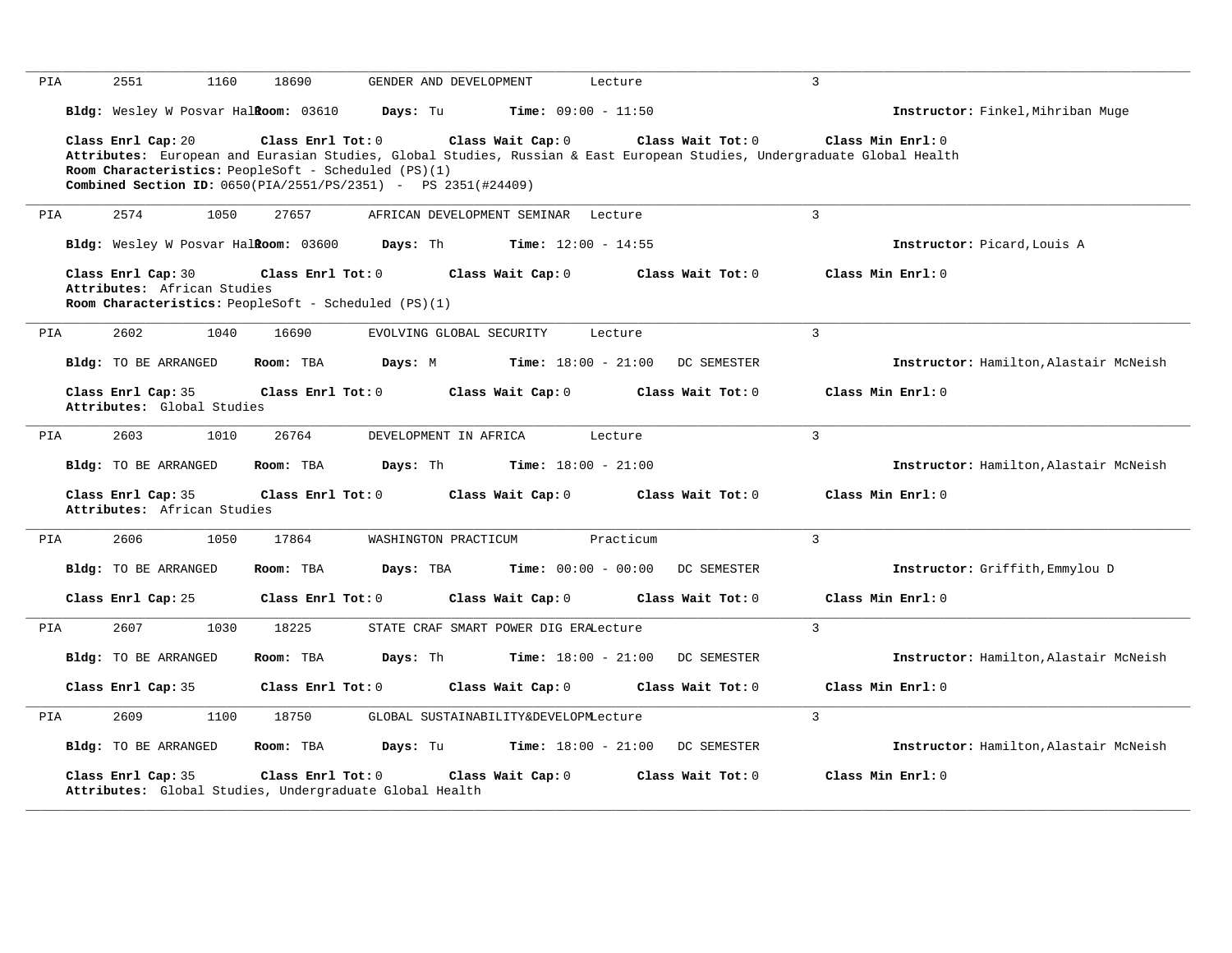| Subject | Catalog Nbr Section Class Nbr                                                                                                                                                                                                 | Course Title                                                                                                                                           |                                              | Component             | Units<br>Topics                        |  |  |  |
|---------|-------------------------------------------------------------------------------------------------------------------------------------------------------------------------------------------------------------------------------|--------------------------------------------------------------------------------------------------------------------------------------------------------|----------------------------------------------|-----------------------|----------------------------------------|--|--|--|
| PIA     | 2620<br>1010                                                                                                                                                                                                                  | 26796                                                                                                                                                  | RISING CHINA AND CHALLENGES Lecture          |                       | $\mathcal{L}$                          |  |  |  |
|         | Bldg: TO BE ARRANGED                                                                                                                                                                                                          | Room: TBA                                                                                                                                              | <b>Days:</b> Tu <b>Time:</b> $18:00 - 21:00$ | WASHINGTON D.C.       | Instructor: Hamilton, Alastair McNeish |  |  |  |
|         | Class Enrl Cap: 35                                                                                                                                                                                                            | Class Enrl Tot: 0                                                                                                                                      | Class Wait Cap: 0                            | Class Wait Tot: 0     | Class Min Enrl: 0                      |  |  |  |
| PIA     | 2624<br>1100                                                                                                                                                                                                                  | 29040                                                                                                                                                  | FROM FRAGILITY TO RESILIENCE Lecture         |                       | $\mathbf{3}$                           |  |  |  |
|         | Bldg: TO BE ARRANGED                                                                                                                                                                                                          | Room: TBA<br>Days: W                                                                                                                                   | $Time: 18:00 - 20:00$                        |                       | Instructor: Hamilton, Alastair McNeish |  |  |  |
|         | Class Enrl Cap: 35                                                                                                                                                                                                            | Class Enrl Tot: 0 Class Wait Cap: 0                                                                                                                    |                                              | Class Wait Tot: $0$   | Class Min Enrl: 0                      |  |  |  |
| PIA     | 2705<br>1100                                                                                                                                                                                                                  | 18766                                                                                                                                                  | NEIGHBORHOOD & COMMUNITY DVLP Lecture        |                       | 3                                      |  |  |  |
|         | Bldg: Wesley W Posvar Halkoom: 03800                                                                                                                                                                                          |                                                                                                                                                        | <b>Days:</b> M <b>Time:</b> $15:00 - 17:55$  |                       | Instructor: Deitrick, Sabina E         |  |  |  |
|         | Class Enrl Cap: 30                                                                                                                                                                                                            | Class Enrl Tot: 0<br>Room Characteristics: PeopleSoft - Scheduled (PS)(1)                                                                              | Class Wait Cap: 0                            | Class Wait Tot: 0     | Class Min Enrl: 0                      |  |  |  |
| PIA     | 2715<br>1030                                                                                                                                                                                                                  | 13218                                                                                                                                                  | GIS FOR PUBLIC POLICY                        | Lecture               | 3                                      |  |  |  |
|         |                                                                                                                                                                                                                               | Bldg: Wesley W Posvar Halkoom: 03911 Days: M Time: 18:00 - 21:00                                                                                       |                                              |                       | Instructor: Lewis, An                  |  |  |  |
|         | Class Min Enrl: 0<br>Class Enrl Cap: 55<br>Class Enrl Tot: 0<br>Class Wait Cap: 0<br>$Class$ Wait Tot: $0$<br>Attributes: Global Studies, Undergraduate Global Health<br>Room Characteristics: PeopleSoft - Scheduled (PS)(1) |                                                                                                                                                        |                                              |                       |                                        |  |  |  |
| PIA     | 2718<br>1060                                                                                                                                                                                                                  | 27896                                                                                                                                                  | COMPARTV CULTL REGENERATION Seminar          |                       | 1.5                                    |  |  |  |
|         | Bldg: Wesley W Posvar Halkoom: 03430                                                                                                                                                                                          |                                                                                                                                                        | <b>Days:</b> Th <b>Time:</b> $13:00 - 14:30$ |                       | Instructor: Deitrick, Sabina E         |  |  |  |
|         | Class Enrl Cap: 10                                                                                                                                                                                                            | Class Enrl Tot: 0<br>Room Characteristics: PeopleSoft - Scheduled (PS)(1)                                                                              | Class Wait Cap: 0                            | $Class$ Wait Tot: $0$ | Class Min Enrl: 0                      |  |  |  |
| PIA     | 2801<br>1010                                                                                                                                                                                                                  | 28362                                                                                                                                                  | FOUNDS OF QUANTIT METHDS                     | Seminar               | 3                                      |  |  |  |
|         |                                                                                                                                                                                                                               | <b>Bldg:</b> Wesley W Posvar Hal <b>Room:</b> $04430$ <b>Days:</b> W <b>Time:</b> $14:00 - 17:00$                                                      |                                              |                       | Instructor: Hays, Jude Collin          |  |  |  |
|         | Class Enrl Cap: 5                                                                                                                                                                                                             | Class Enrl Tot: 0<br>Room Characteristics: PeopleSoft - Scheduled (PS)(1)<br><b>Combined Section ID:</b> $0805(PIA/2801/PS/2010)$ - PS $2010(\#21574)$ | Class Wait Cap: 0                            | Class Wait Tot: 0     | Class Min Enrl: 0                      |  |  |  |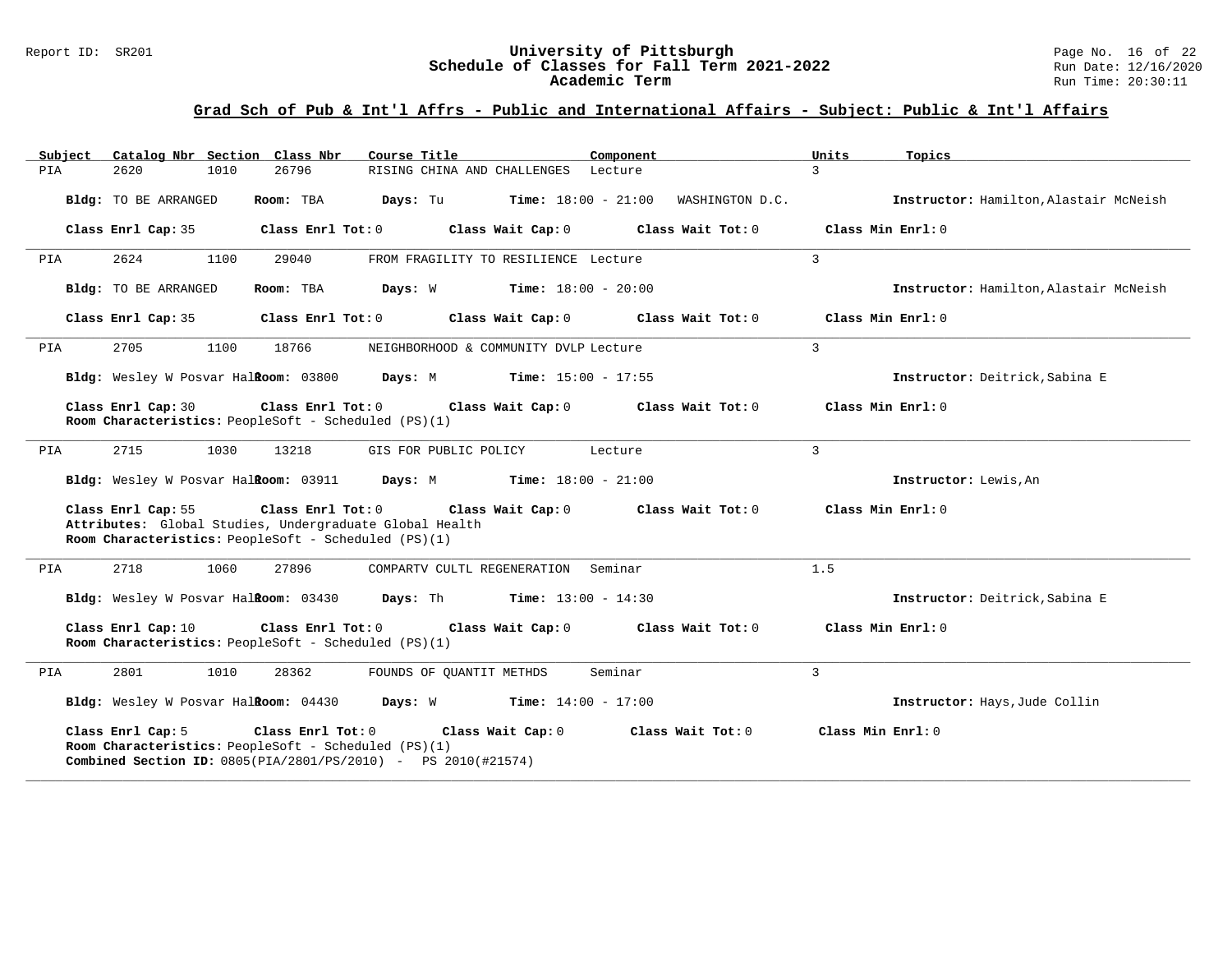#### Report ID: SR201 **1988 Mage 10: SR201 University of Pittsburgh** Page No. 17 of 22<br>**Schedule of Classes for Fall Term 2021-2022** 2011 Page No. 17 of 22 **Schedule of Classes for Fall Term 2021-2022** Run Date: 12/16/2020 **Academic Term** Run Time: 20:30:11

| Catalog Nbr Section Class Nbr<br>Subject                                                                           | Course Title<br>Component                       | Units<br>Topics                        |
|--------------------------------------------------------------------------------------------------------------------|-------------------------------------------------|----------------------------------------|
| 2802<br>28495<br>PIA<br>1010                                                                                       | EMPIRICAL METHODS OF RESEARCH Seminar           | $\mathcal{L}$                          |
| Bldg: Wesley W Posvar Halkoom: 04430                                                                               | Days: M<br>$Time: 14:00 - 16:00$                | Instructor: Colaresi, Michael Penn     |
| Class Enrl Cap: 5<br>Class Enrl Tot: 0                                                                             | Class Wait Cap: 0<br>Class Wait Tot: 0          | Class Min Enrl: 0                      |
| Room Characteristics: PeopleSoft - Scheduled (PS)(1)                                                               |                                                 |                                        |
| <b>Combined Section ID:</b> 1032(PS/2020/PIA/2802) - PS 2020(#10531)                                               |                                                 |                                        |
| 2821<br>1060<br>28356<br>PIA                                                                                       | COMPARATIVE POLITICAL BEHAVIORSeminar           | $\mathcal{L}$                          |
| Bldg: Wesley W Posvar Halkoom: 04801 Days: W                                                                       | <b>Time:</b> $09:00 - 12:00$                    | Instructor: Spoon, Jae-Jae M           |
| Class Enrl Cap: 5<br>Class Enrl Tot: 0<br><b>Combined Section ID:</b> $0591(PIA/2382/PS/2301)$ - PS $2301(#22450)$ | Class Wait Cap: 0<br>Class Wait Tot: 0          | Class Min Enrl: 0                      |
|                                                                                                                    |                                                 |                                        |
| 2822<br>1010<br>28355<br>PIA                                                                                       | Seminar<br>SEPARATION OF POWERS                 | $\mathbf{3}$                           |
| Bldg: Wesley W Posvar Halkoom: 04430                                                                               | <b>Time:</b> $09:00 - 12:00$<br><b>Days:</b> Th | Instructor: Kanthak, Kristin L         |
| Class Enrl Cap: 5<br>Class Enrl Tot: 0                                                                             | Class Wait Cap: 0<br>Class Wait Tot: 0          | Class Min Enrl: 0                      |
| Room Characteristics: PeopleSoft - Scheduled (PS)(1)                                                               |                                                 |                                        |
| <b>Combined Section ID:</b> 1033(PIA 2200/PS 2200) - PS 2200(#27833)                                               |                                                 |                                        |
| 2824<br>1010<br>28357<br>PIA                                                                                       | THEORY OF INTRNATNAL RELATION Seminar           | $\overline{3}$                         |
| Bldg: Wesley W Posvar Halkoom: 04801                                                                               | $Time: 15:00 - 17:30$<br>Days: Tu               | Instructor: Mackenzie, Michael Kenneth |
| Class Enrl Cap: 5<br>Class Enrl Tot: 0                                                                             | Class Wait Cap: 0<br>Class Wait Tot: 0          | Class Min Enrl: 0                      |
| <b>Combined Section ID:</b> $0813(PIA/2806/PS/2607)$ - PS $2607(\text{\#27525})$                                   |                                                 |                                        |
| 2825<br>PIA<br>1010<br>28360                                                                                       | Seminar<br>CIVIL WARS                           | $\mathcal{L}$                          |
| Bldg: Wesley W Posvar Halkoom: 04430                                                                               | Days: Tu<br>$Time: 09:30 - 11:55$               | Instructor: Finkel, Steven Eric        |
| Class Enrl Cap: 5<br>Class Enrl Tot: 0                                                                             | Class Wait Cap: 0<br>Class Wait Tot: 0          | Class Min Enrl: 0                      |
| Room Characteristics: PeopleSoft - Scheduled (PS)(1)                                                               |                                                 |                                        |
| <b>Combined Section ID:</b> $0904(PIA/2807/PS/2701)$ - PS $2701(#27546)$                                           |                                                 |                                        |
| 2826<br>1111<br>28743<br>PIA                                                                                       | BAYESIAN STATISTICS<br>Seminar                  | 3                                      |
| Bldg: Wesley W Posvar HalRoom: 04801                                                                               | Days: Th<br><b>Time:</b> $13:00 - 15:30$        | Instructor: Ames, Barry Charles        |
| Class Enrl Tot: 0<br>Class Enrl Cap: 5                                                                             | Class Wait Cap: 0<br>Class Wait Tot: 0          | Class Min Enrl: 0                      |
| Combined Section ID: 0745(PIA/2809/PS/2321) - PS 2321(#28250)                                                      |                                                 |                                        |
|                                                                                                                    |                                                 |                                        |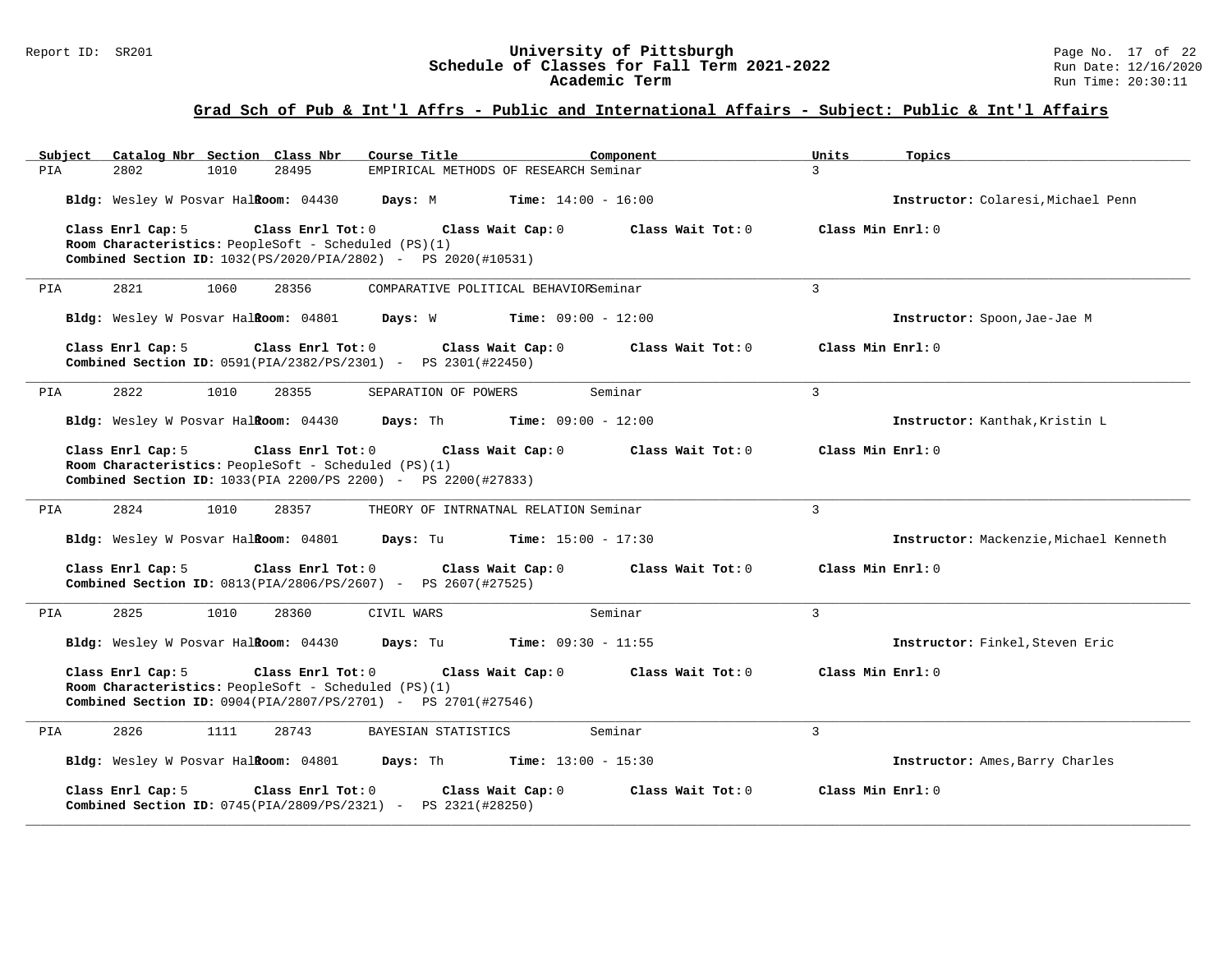#### Report ID: SR201 **1988 Mage 10: SR201 University of Pittsburgh** Page No. 18 of 22<br>**Schedule of Classes for Fall Term 2021-2022** 2011 Page No. 18 of 22 **Schedule of Classes for Fall Term 2021-2022** Run Date: 12/16/2020 **Academic Term** Run Time: 20:30:11

| Subject<br>Catalog Nbr Section Class Nbr | Course Title                                                                                                                                                             | Component                    | Units<br>Topics                            |
|------------------------------------------|--------------------------------------------------------------------------------------------------------------------------------------------------------------------------|------------------------------|--------------------------------------------|
| 2827<br>1010<br>PIA                      | 28742<br>FORMAL POLITICAL THEORY 2                                                                                                                                       | Seminar                      | 3                                          |
| Bldg: Wesley W Posvar HalRoom: 04430     | Days: Tu                                                                                                                                                                 | <b>Time:</b> $12:30 - 14:55$ | Instructor: West, Emily Anne               |
| Class Enrl Cap: 5                        | Class Enrl Tot: 0<br>Class Wait Cap: 0<br>Room Characteristics: PeopleSoft - Scheduled $(PS)(1)$<br><b>Combined Section ID:</b> 0746(PIA/2808/PS/2230) - PS 2230(#27825) | Class Wait Tot: 0            | Class Min Enrl: 0                          |
| 3019<br>PIA<br>1050                      | 27727<br>FIELD SEMINAR IN INTERNATIONALLecture                                                                                                                           |                              | 3                                          |
|                                          | Bldg: Wesley W Posvar Halkoom: 03431 Days: Th                                                                                                                            | <b>Time:</b> $12:00 - 14:55$ | Instructor: Grauer, Ryan Daniel            |
| Class Enrl Cap: 30                       | Class Enrl Tot: 0<br>Class Wait Cap: 20<br>Room Characteristics: PeopleSoft - Scheduled (PS)(1)                                                                          | Class Wait Tot: 0            | Class Min Enrl: 0                          |
| 3097<br>1020<br>PIA                      | 15308<br>INDEPENDENT STUDY PHD                                                                                                                                           | Independent Study            | $1 - 6$                                    |
| Bldg: TO BE ARRANGED                     | Room: TBA<br>Days: TBA                                                                                                                                                   | <b>Time:</b> $00:00 - 00:00$ | Instructor: Finkel, Mihriban Muge          |
| Class Enrl Cap: 75                       | Class Enrl Tot: 0<br>Class Wait Cap: 0                                                                                                                                   | Class Wait Tot: 0            | Class Min Enrl: 0                          |
| 3097<br>1060<br>PIA                      | 15315<br>INDEPENDENT STUDY PHD                                                                                                                                           | Independent Study            | $1 - 6$                                    |
| Bldg: TO BE ARRANGED                     | Room: TBA<br>Days: TBA                                                                                                                                                   | <b>Time:</b> $00:00 - 00:00$ | Instructor: Lewin, Michael                 |
| Class Enrl Cap: 75                       | Class Enrl Tot: 0<br>Class Wait Cap: 0                                                                                                                                   | Class Wait Tot: 0            | Class Min Enrl: 0                          |
| 3097<br>1070<br>PIA                      | 15316<br>INDEPENDENT STUDY PHD                                                                                                                                           | Independent Study            | $1 - 6$                                    |
| Bldg: TO BE ARRANGED                     | Room: TBA<br>Days: TBA                                                                                                                                                   | $Time: 00:00 - 00:00$        | Instructor: Deitrick, Sabina E             |
| Class Enrl Cap: 75                       | Class Enrl Tot: 0<br>Class Wait Cap: 0                                                                                                                                   | Class Wait Tot: 0            | Class Min Enrl: 0                          |
| 3097<br>1080<br>PIA                      | 15317<br>INDEPENDENT STUDY PHD                                                                                                                                           | Independent Study            | $1 - 6$                                    |
| Bldg: TO BE ARRANGED                     | Room: TBA<br>Days: TBA                                                                                                                                                   | <b>Time:</b> $00:00 - 00:00$ | Instructor: Dougherty Juni, George William |
| Class Enrl Cap: 75                       | Class Enrl Tot: 0<br>Class Wait Cap: 0                                                                                                                                   | Class Wait Tot: 0            | Class Min Enrl: 0                          |
| PIA<br>3097<br>1100                      | INDEPENDENT STUDY PHD<br>15318                                                                                                                                           | Independent Study            | $1 - 6$                                    |
| Bldg: TO BE ARRANGED                     | Room: TBA<br>Days: TBA                                                                                                                                                   | <b>Time:</b> $00:00 - 00:00$ | Instructor: Williams, Philip               |
| Class Enrl Cap: 75                       | Class Enrl Tot: 0<br>Class Wait Cap: 0                                                                                                                                   | Class Wait Tot: 0            | Class Min Enrl: 0                          |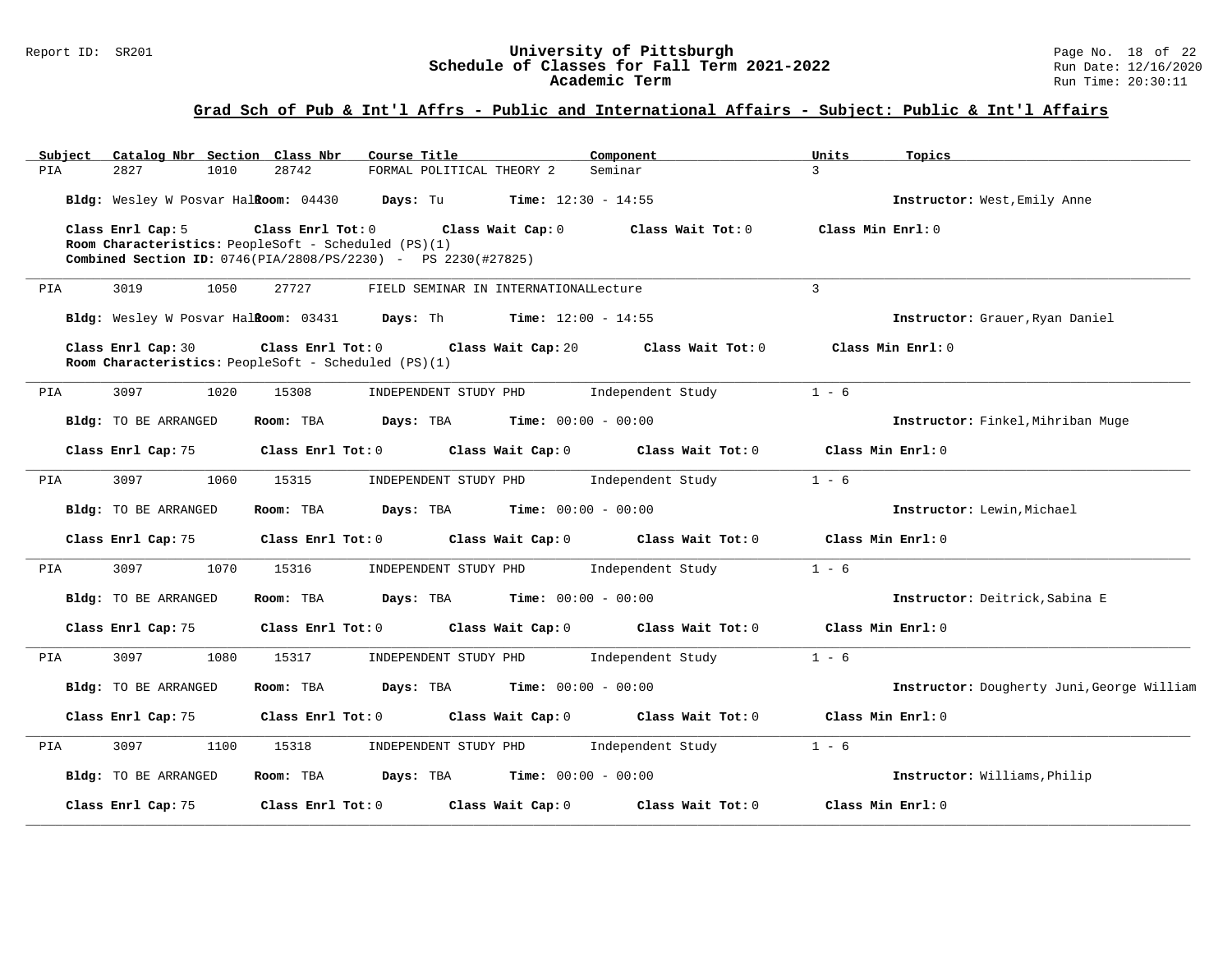#### Report ID: SR201 **University of Pittsburgh University of Pittsburgh** Page No. 19 of 22<br>**Schedule of Classes for Fall Term 2021-2022** Run Date: 12/16/2020 **Schedule of Classes for Fall Term 2021-2022** Run Date: 12/16/2020 **Academic Term** Run Time: 20:30:11

| Catalog Nbr Section Class Nbr<br>Subject | Course Title                                                                               | Component         | Units<br>Topics                       |
|------------------------------------------|--------------------------------------------------------------------------------------------|-------------------|---------------------------------------|
| 3097<br>1110<br>PIA                      | 15319<br>INDEPENDENT STUDY PHD                                                             | Independent Study | $1 - 6$                               |
| Bldg: TO BE ARRANGED                     | Room: TBA Days: TBA Time: $00:00 - 00:00$                                                  |                   | Instructor: Rabindran, Shanti         |
|                                          | Class Enrl Cap: 75 Class Enrl Tot: 0 Class Wait Cap: 0 Class Wait Tot: 0 Class Min Enrl: 0 |                   |                                       |
| 3097 1140 15320<br>PIA                   | INDEPENDENT STUDY PHD Independent Study                                                    |                   | $1 - 6$                               |
| Bldg: TO BE ARRANGED                     | Room: TBA $Days:$ TBA $Time: 00:00 - 00:00$                                                |                   | Instructor: Staff                     |
|                                          | Class Enrl Cap: 75 Class Enrl Tot: 0 Class Wait Cap: 0 Class Wait Tot: 0 Class Min Enrl: 0 |                   |                                       |
| 3097 300<br><b>PIA</b>                   | 1145 15321<br>INDEPENDENT STUDY PHD Independent Study                                      |                   | $1 - 6$                               |
| Bldg: TO BE ARRANGED                     | Room: TBA $\rule{1em}{0.15mm}$ Days: TBA Time: $00:00 - 00:00$                             |                   | Instructor: Kearns, Kevin P           |
|                                          | Class Enrl Cap: 75 Class Enrl Tot: 0 Class Wait Cap: 0 Class Wait Tot: 0 Class Min Enrl: 0 |                   |                                       |
| <b>PIA</b>                               | 3097 1155 15322 INDEPENDENT STUDY PHD Independent Study                                    |                   | $1 - 6$                               |
| Bldg: TO BE ARRANGED                     | Room: TBA $Days:$ TBA $Time: 00:00 - 00:00$                                                |                   | Instructor: McCreery, John Andrew     |
|                                          | Class Enrl Cap: 75 Class Enrl Tot: 0 Class Wait Cap: 0 Class Wait Tot: 0 Class Min Enrl: 0 |                   |                                       |
|                                          | PIA 3097 1160 15323 INDEPENDENT STUDY PHD Independent Study 1 - 6                          |                   |                                       |
| Bldg: TO BE ARRANGED                     | Room: TBA $Days: TBA$ Time: $00:00 - 00:00$                                                |                   | Instructor: Mendeloff, John           |
|                                          |                                                                                            |                   |                                       |
| 3097<br>PIA                              | 1165 15324 INDEPENDENT STUDY PHD Independent Study                                         |                   | $1 - 6$                               |
| Bldg: TO BE ARRANGED                     | Room: TBA $Days:$ TBA $Time: 00:00 - 00:00$                                                |                   | Instructor: Alfredson, Lisa Stephanie |
|                                          | Class Enrl Cap: 75 Class Enrl Tot: 0 Class Wait Cap: 0 Class Wait Tot: 0 Class Min Enrl: 0 |                   |                                       |
| <b>PIA</b>                               | 3097 1170 15325 INDEPENDENT STUDY PHD Independent Study 1 - 6                              |                   |                                       |
| Bldg: TO BE ARRANGED                     | Room: TBA $Days:$ TBA $Time: 00:00 - 00:00$                                                |                   | Instructor: Nelson, Lisa S            |
|                                          | Class Enrl Cap: 75 Class Enrl Tot: 0 Class Wait Cap: 0 Class Wait Tot: 0 Class Min Enrl: 0 |                   |                                       |
| 3097<br>1175<br>PIA                      | 15326 INDEPENDENT STUDY PHD Independent Study                                              |                   | $1 - 6$                               |
| Bldg: TO BE ARRANGED                     | Room: TBA $Days: TBA$ Time: $00:00 - 00:00$                                                |                   | Instructor: Nelson, Paul Jeffrey      |
| Class Enrl Cap: 75                       | Class Enrl Tot: $0$ Class Wait Cap: $0$ Class Wait Tot: $0$ Class Min Enrl: $0$            |                   |                                       |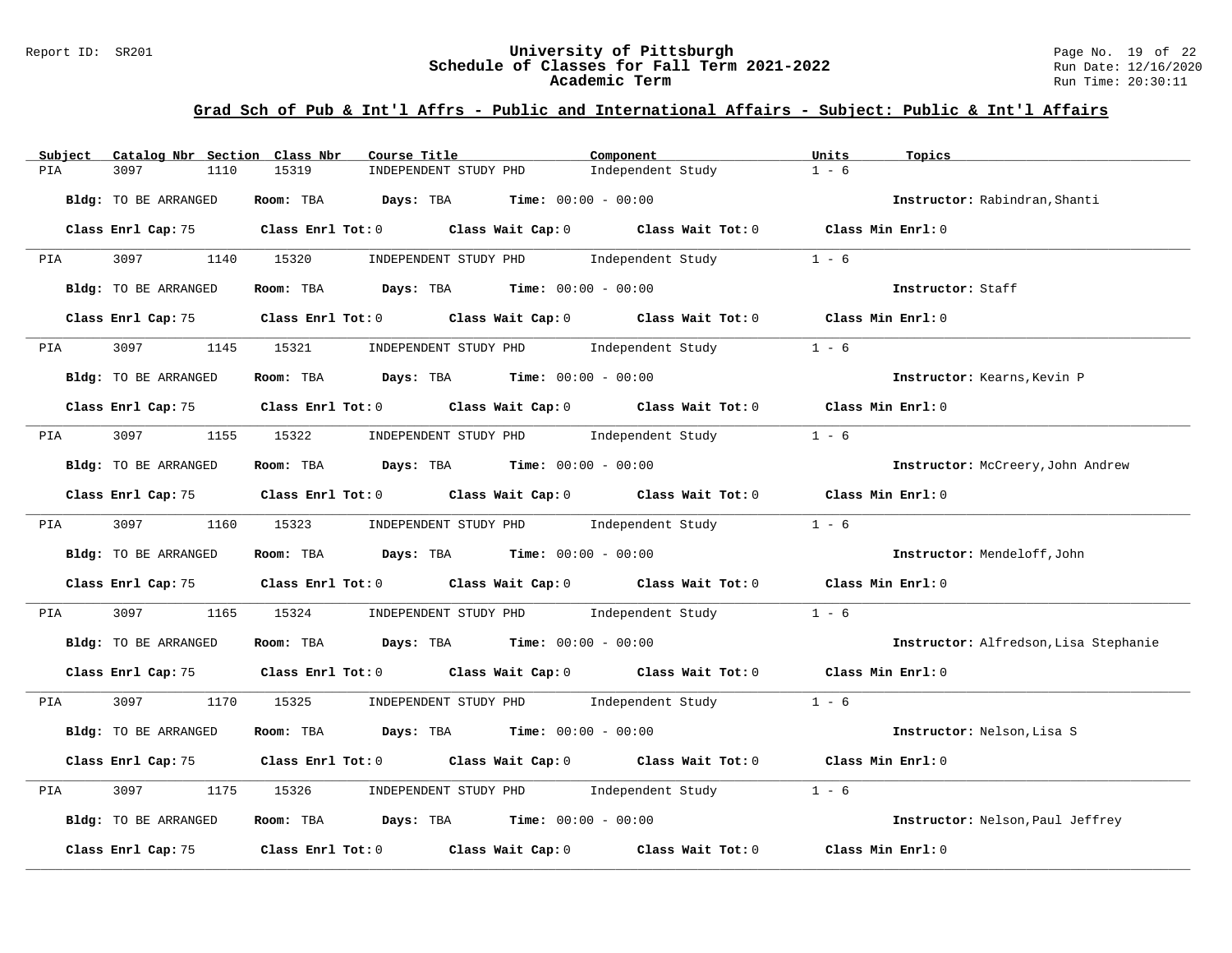| PIA        | 3097<br>1180         | 15327<br>INDEPENDENT STUDY PHD Independent Study                                                    | $1 - 6$                            |
|------------|----------------------|-----------------------------------------------------------------------------------------------------|------------------------------------|
|            | Bldg: TO BE ARRANGED | Room: TBA $Days:$ TBA $Time: 00:00 - 00:00$                                                         | Instructor: Buechel, Kathleen      |
|            |                      | Class Enrl Cap: 75 Class Enrl Tot: 0 Class Wait Cap: 0 Class Wait Tot: 0 Class Min Enrl: 0          |                                    |
|            |                      | PIA 3097 1185 15328 INDEPENDENT STUDY PHD Independent Study 1 - 6                                   |                                    |
|            | Bldg: TO BE ARRANGED | Room: TBA $\rule{1em}{0.15mm}$ Days: TBA Time: $00:00 - 00:00$                                      | Instructor: Picard, Louis A        |
|            |                      | Class Enrl Cap: 75 Class Enrl Tot: 0 Class Wait Cap: 0 Class Wait Tot: 0 Class Min Enrl: 0          |                                    |
|            |                      | PIA 3097 1205 15329 INDEPENDENT STUDY PHD Independent Study 1 - 6                                   |                                    |
|            | Bldg: TO BE ARRANGED | Room: TBA $Days:$ TBA $Time:$ 00:00 - 00:00                                                         | Instructor: Santucci, Julia M      |
|            |                      | Class Enrl Cap: 75 Class Enrl Tot: 0 Class Wait Cap: 0 Class Wait Tot: 0 Class Min Enrl: 0          |                                    |
|            |                      | PIA 3097 1220 15330 INDEPENDENT STUDY PHD Independent Study 1 - 6                                   |                                    |
|            | Bldg: TO BE ARRANGED | Room: TBA $\rule{1em}{0.15mm}$ Days: TBA Time: $00:00 - 00:00$                                      | Instructor: Themudo, Nuno Da Silva |
|            |                      | Class Enrl Cap: 75 Class Enrl Tot: 0 Class Wait Cap: 0 Class Wait Tot: 0 Class Min Enrl: 0          |                                    |
|            |                      | PIA 3097 1225 15331 INDEPENDENT STUDY PHD Independent Study 1 - 6                                   |                                    |
|            | Bldg: TO BE ARRANGED | Room: TBA $\rule{1em}{0.15mm}$ Days: TBA $\rule{1.5mm}{0.15mm}$ Time: $00:00 - 00:00$               | Instructor: Kenney, Michael C      |
|            |                      | Class Enrl Cap: 75 Class Enrl Tot: 0 Class Wait Cap: 0 Class Wait Tot: 0 Class Min Enrl: 0          |                                    |
| <b>PIA</b> |                      | 3097 1240 16877 INDEPENDENT STUDY PHD Independent Study 1 - 6                                       |                                    |
|            | Bldg: TO BE ARRANGED | Room: TBA $Days:$ TBA Time: $00:00 - 00:00$                                                         | Instructor: Miller, David Young    |
|            |                      | Class Enrl Cap: 35 $\qquad$ Class Enrl Tot: 0 $\qquad$ Class Wait Cap: 0 $\qquad$ Class Wait Tot: 0 | Class Min Enrl: 0                  |
| PIA        |                      | 3097 1300 18267 INDEPENDENT STUDY PHD Independent Study 1 - 6                                       |                                    |
|            | Bldg: TO BE ARRANGED | Room: TBA $Days:$ TBA $Time: 00:00 - 00:00$                                                         | Instructor: Grauer, Ryan Daniel    |
|            | Class Enrl Cap: 75   | Class Enrl Tot: $0$ Class Wait Cap: $0$ Class Wait Tot: $0$                                         | Class Min Enrl: 0                  |
|            |                      | PIA 3097 1310 18268 INDEPENDENT STUDY PHD Independent Study 1 - 6                                   |                                    |
|            |                      | Bldg: TO BE ARRANGED Room: TBA Days: TBA Time: 00:00 - 00:00                                        | Instructor: Dunn,William N         |
|            |                      | Class Enrl Cap: 75 Class Enrl Tot: 0 Class Wait Cap: 0 Class Wait Tot: 0 Class Min Enrl: 0          |                                    |
|            |                      | PIA 3097 1320 25648 INDEPENDENT STUDY PHD Independent Study 1 - 6                                   |                                    |
|            | Bldg: TO BE ARRANGED | Room: TBA $Days:$ TBA $Time: 00:00 - 00:00$                                                         | Instructor: Poznansky, Michael     |
|            |                      | Class Enrl Cap: 35 $\qquad$ Class Enrl Tot: 0 $\qquad$ Class Wait Cap: 0 $\qquad$ Class Wait Tot: 0 | Class Min Enrl: 0                  |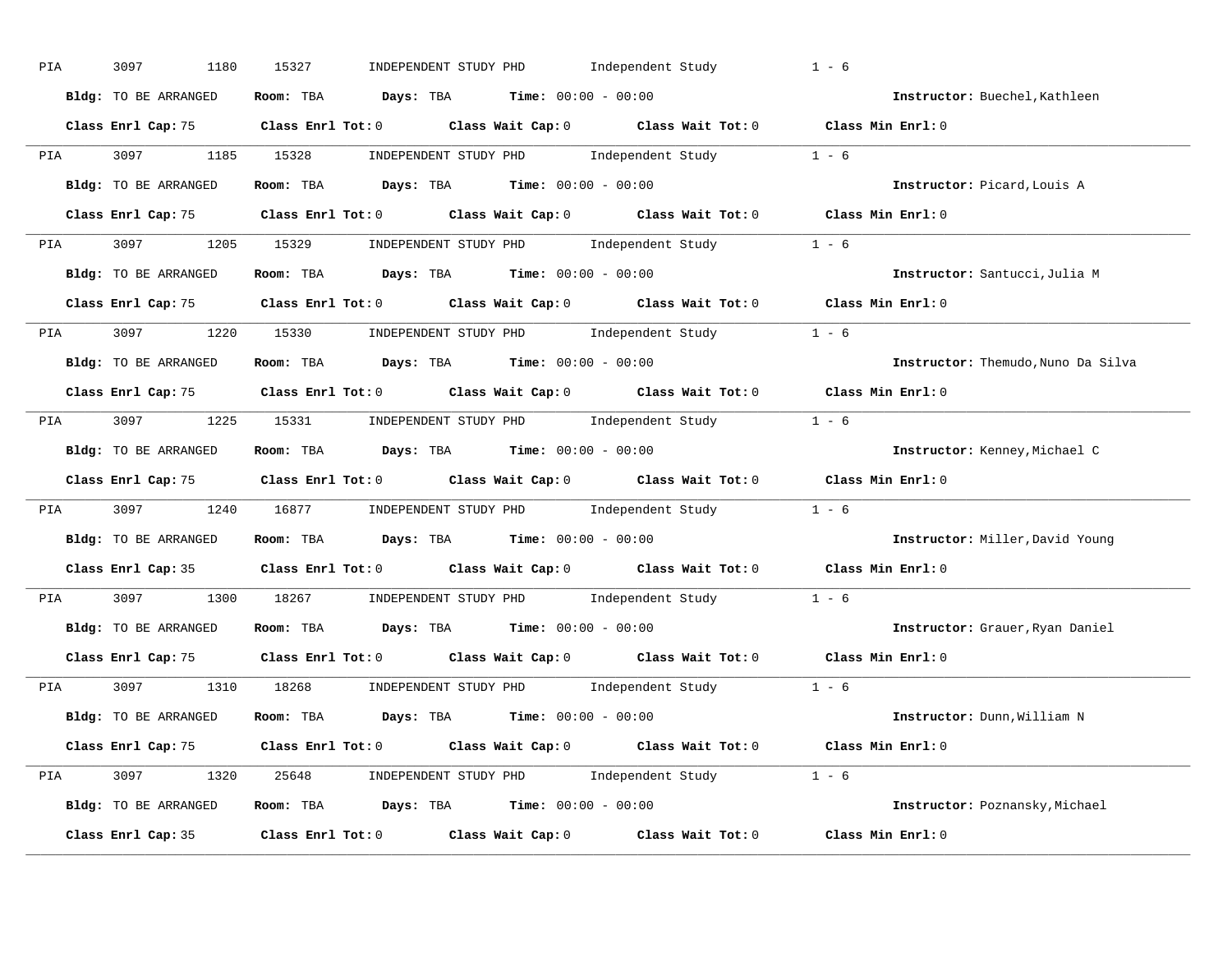| Subject | Catalog Nbr Section Class Nbr |      |                     | Course Title          |                              | Component           | Units   | Topics                          |
|---------|-------------------------------|------|---------------------|-----------------------|------------------------------|---------------------|---------|---------------------------------|
| PIA     | 3097                          | 1335 | 27221               | INDEPENDENT STUDY PHD |                              | Independent Study   | $1 - 6$ |                                 |
|         | <b>Bldg:</b> TO BE ARRANGED   |      | Room: TBA           | Days: TBA             | <b>Time:</b> $00:00 - 00:00$ |                     |         | Instructor: Murtazashvili, Ilia |
|         | Class Enrl Cap: 35            |      | Class Enrl Tot: $0$ |                       | Class Wait Cap: 0            | Class Wait $Tot: 0$ |         | Class Min $Enrl: 0$             |
| PIA     | 3099                          | 1010 | 13212               | DISSERTATION PHD      |                              | Thesis Research     | $1 - 6$ |                                 |
|         | <b>Bldg:</b> TO BE ARRANGED   |      | Room: TBA           | Days: TBA             | <b>Time:</b> $00:00 - 00:00$ |                     |         | Instructor: Rizzi, Michael T    |
|         | Class Enrl Cap: 75            |      | Class Enrl Tot: 0   |                       | Class Wait Cap: 0            | Class Wait $Tot: 0$ |         | Class Min $Enrl: 0$             |